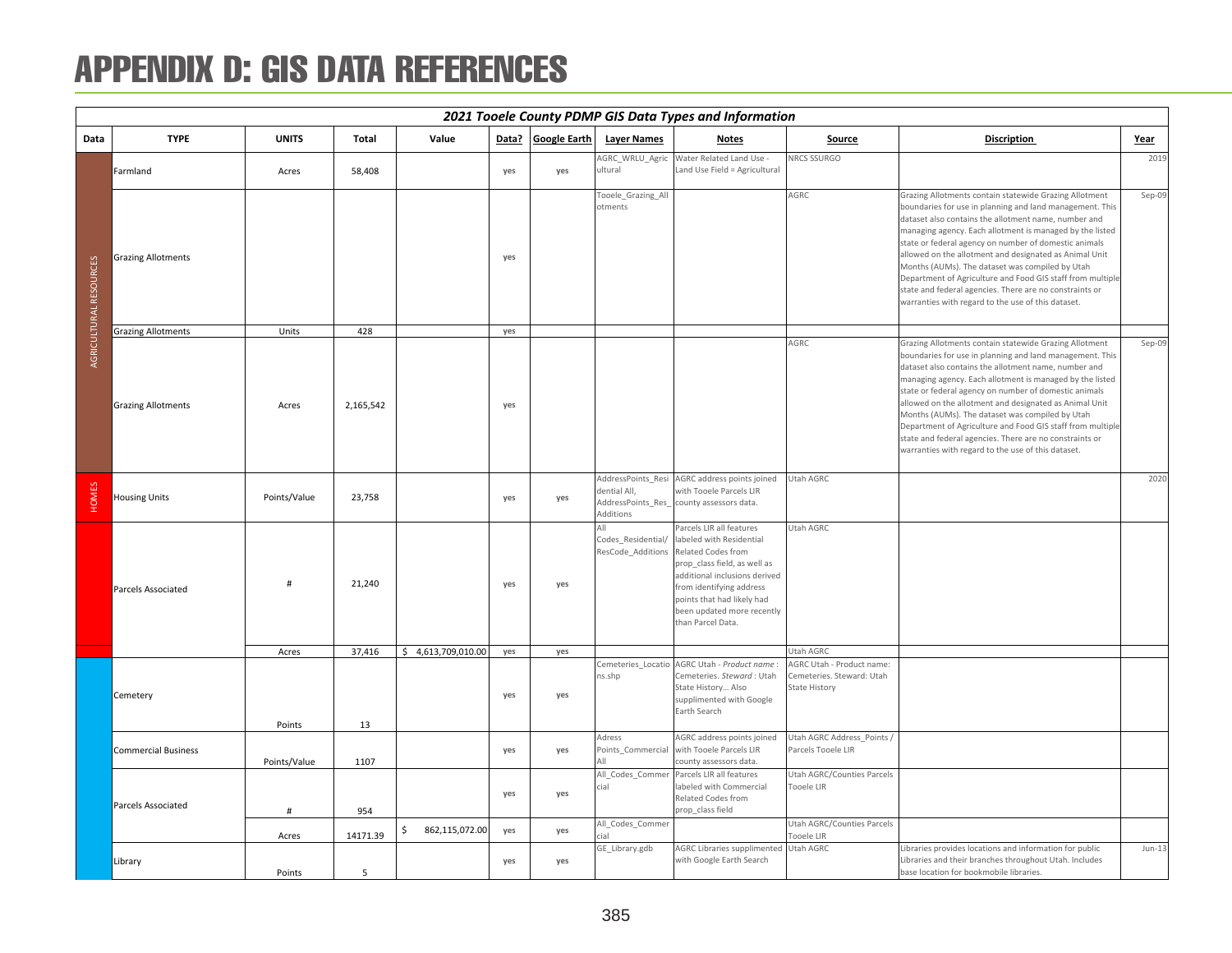|                     | 2021 Tooele County PDMP GIS Data Types and Information<br><b>TYPE</b><br><b>UNITS</b><br>Data? Google Earth<br>Total<br>Value<br><b>Layer Names</b><br><b>Notes</b><br><b>Discription</b><br>Year<br>Source |        |               |  |     |     |                                    |                                                                                                        |           |                                                                                                                                                                                                                                                                                                                                                                                                                                                                                                                                                                                                                                                                                                                                                   |            |  |  |  |
|---------------------|-------------------------------------------------------------------------------------------------------------------------------------------------------------------------------------------------------------|--------|---------------|--|-----|-----|------------------------------------|--------------------------------------------------------------------------------------------------------|-----------|---------------------------------------------------------------------------------------------------------------------------------------------------------------------------------------------------------------------------------------------------------------------------------------------------------------------------------------------------------------------------------------------------------------------------------------------------------------------------------------------------------------------------------------------------------------------------------------------------------------------------------------------------------------------------------------------------------------------------------------------------|------------|--|--|--|
| Data                |                                                                                                                                                                                                             |        |               |  |     |     |                                    |                                                                                                        |           |                                                                                                                                                                                                                                                                                                                                                                                                                                                                                                                                                                                                                                                                                                                                                   |            |  |  |  |
| COMMUNITY RESOURCES | Place of Worship                                                                                                                                                                                            | Points | 74            |  | yes | yes | GE PlacesofWorshi<br>p.gdb         | AGRC Utah - Places of<br>Worship suplimented with a<br>search performed on Google<br>Earth             | Utah AGRC | The definition of a place of worship is any type of building<br>or portion of a building that is used, constructed, designed<br>or adapted to be used as a place for religious and spiritual<br>activities. This does not include religious schools or<br>community centers, unless they meet the definition as a<br>place of worship. Examples of facilities in this dataset are<br>chapels, churches, convents, mosques, shrines,<br>synagogues, and temples. The sources of this dataset are<br>the Large Protestant Churches, Mosques, Jewish<br>Synagogues, and Roman Catholic Churches in Large Cities<br>dataset and additional AGRC research.                                                                                             | 2011       |  |  |  |
|                     | <b>Grocery Stores</b>                                                                                                                                                                                       | Points | 22            |  | yes | yes |                                    | GE_GroceryStores.g Google Earth Search                                                                 |           |                                                                                                                                                                                                                                                                                                                                                                                                                                                                                                                                                                                                                                                                                                                                                   | 10/26/2020 |  |  |  |
|                     | University/College/Post High<br><b>Schoole Education Facilities</b>                                                                                                                                         | Points | 5             |  | yes | yes | GE EdPostHigh.gdb                  | AGRC Utah - Schools Higher<br>Education suplimented<br>with a search performed on<br>Google Earth      | Utah AGRC | This dataset contains point locations for higher education<br>and adult vocational training in the state of Utah. This<br>includes public and private colleges and universities,<br>technical colleges, and other higher education institutions.                                                                                                                                                                                                                                                                                                                                                                                                                                                                                                  | Sep-20     |  |  |  |
|                     | Schools K-12                                                                                                                                                                                                | Points | 34            |  | yes | yes | GE Ed K 12.gdb                     | AGRC Utah -<br>schools prek to 12<br>suplimented with a search<br>performed on Google Earth            | Utah AGRC | This dataset contains point locations for preschool and K-1<br>schools in the state of Utah - updated for the 2019-2020<br>school year. Higher education and adult The<br>schools_prek_to_12 dataset was built in collaboration with<br>Wasatch Front Regional Council (WFRC), the Utah State<br>Board of Education (USBE), and the Utah Automated<br>Geographic Reference Center (AGRC). The dataset includes<br>public and private K-12 school locations with enrollment<br>and demographics info by grade for public schools (charter<br>and traditional) reported to the USBE. While some<br>preschools are included, this is not a comprehensive<br>statewide dataset for preschools.vocational training are<br>not included in the dataset. | Aug-20     |  |  |  |
|                     | Pre K                                                                                                                                                                                                       | Points | 13            |  | yes | yes | GE EdPreK.gdb                      | AGRC Utah -<br>schools prek to 12<br>suplimented with a search<br>performed on Google Earth            | Utah AGRC | This dataset contains point locations for preschool and K-1<br>schools in the state of Utah - updated for the 2019-2020<br>school year. Higher education and adult The<br>schools_prek_to_12 dataset was built in collaboration with<br>Wasatch Front Regional Council (WFRC), the Utah State<br>Board of Education (USBE), and the Utah Automated<br>Geographic Reference Center (AGRC). The dataset includes<br>public and private K-12 school locations with enrollment<br>and demographics info by grade for public schools (charter<br>and traditional) reported to the USBE. While some<br>preschools are included, this is not a comprehensive<br>statewide dataset for preschools.vocational training are<br>not included in the dataset. | Aug-20     |  |  |  |
|                     | <b>Correctional Facility</b>                                                                                                                                                                                | Points | $\mathcal{P}$ |  | yes | yes | GE Correctional Fa<br>cilities.gdb | <b>AGRC Utah - Correctional</b><br>Facilites Suplimented with<br>a search preformed on<br>Google Earth | Utah AGRC | CorrectionalFacilities contains locations for jails and prison<br>in Utah. A jail or prison defined by the Department of<br>Justice consists of any facility or location where individuals<br>are regularly and lawfully detained against their will. This<br>includes Federal and State prisons, local jails, and juvenile<br>detention facilities, as well as law enforcement temporary<br>holding facilities. Locations which function primarily as law<br>enforcement offices are included in this dataset if they<br>have                                                                                                                                                                                                                    | $Jun-13$   |  |  |  |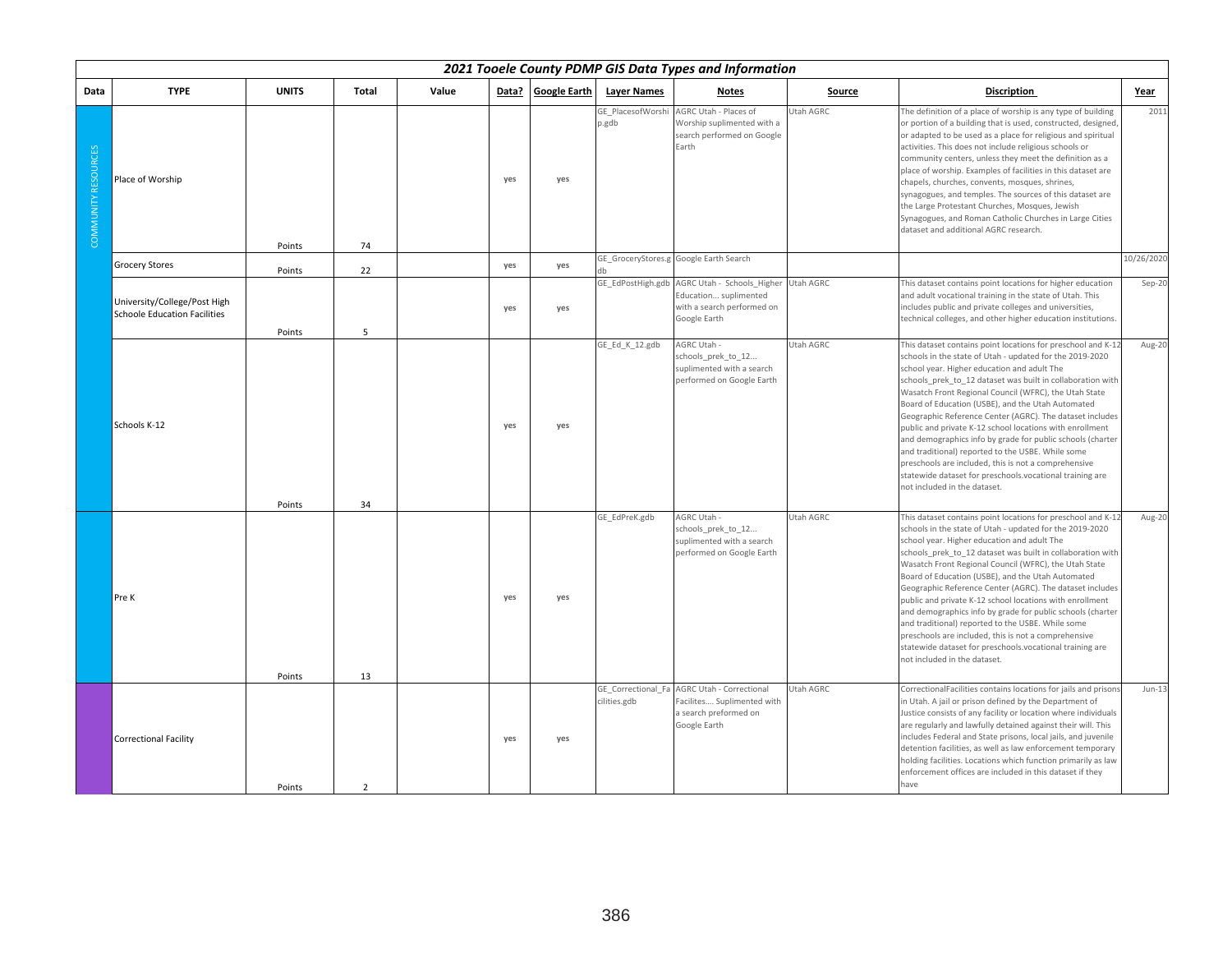|                              | 2021 Tooele County PDMP GIS Data Types and Information<br><b>TYPE</b><br><b>UNITS</b><br><b>Google Earth</b><br><b>Layer Names</b><br><b>Total</b><br>Value<br>Data?<br><b>Discription</b><br><b>Notes</b><br>Source<br>Year |        |                |  |     |     |                                      |                                                                                                         |                                                     |                                                                                                                                                                                                                                                                                                                                                                                                                                                                                                                                                                                                                                                                                                                                                                                                                                                                                                               |                   |  |  |  |
|------------------------------|------------------------------------------------------------------------------------------------------------------------------------------------------------------------------------------------------------------------------|--------|----------------|--|-----|-----|--------------------------------------|---------------------------------------------------------------------------------------------------------|-----------------------------------------------------|---------------------------------------------------------------------------------------------------------------------------------------------------------------------------------------------------------------------------------------------------------------------------------------------------------------------------------------------------------------------------------------------------------------------------------------------------------------------------------------------------------------------------------------------------------------------------------------------------------------------------------------------------------------------------------------------------------------------------------------------------------------------------------------------------------------------------------------------------------------------------------------------------------------|-------------------|--|--|--|
| Data                         |                                                                                                                                                                                                                              |        |                |  |     |     |                                      |                                                                                                         |                                                     |                                                                                                                                                                                                                                                                                                                                                                                                                                                                                                                                                                                                                                                                                                                                                                                                                                                                                                               |                   |  |  |  |
| <b>GOVERNMENT FACILITIES</b> | <b>Military Facility</b>                                                                                                                                                                                                     | Points | 5              |  | Yes | yes | HIFLD DoD SitePoi<br>nts             | https://hifld-<br>geoplatform.opendata.arcgis.<br>com/datasets/dod-sites-<br>points-public              | JS Department of Defense                            | This geospatial dataset contains the authoritative point<br>locations of Department of Defense sites, commonly<br>referred to as installations, ranges, training areas, bases,<br>forts, camps, armories, centers, etc. These installations are,<br>in many cases, comprised of a number of subordinate sites.<br>This list does not necessarily represent a comprehensive<br>collection of all Department of Defense facilities, and only<br>those reported in the 2015 Base Structure Report (BSR)<br>were considered for inclusion. Points are placed either at<br>or near the center of each site and do not reflect any<br>particular landmark. Boundaries encompass federally<br>owned or otherwise managed lands, as defined in the BSR.<br>The point and boundary location datasets are intended for<br>planning purposes only, and do not represent the legal or<br>surveyed land parcel boundaries. | 5/17/2018         |  |  |  |
|                              | Post Office                                                                                                                                                                                                                  | Points | $\overline{7}$ |  | yes | yes | GE_Local_Gov_Fac.                    |                                                                                                         | Utah AGRC                                           | Locations of Utah Post Offices according to an address list<br>from the Salt Lake City USPS District Office.                                                                                                                                                                                                                                                                                                                                                                                                                                                                                                                                                                                                                                                                                                                                                                                                  | Febuary 6<br>2018 |  |  |  |
|                              | Local Government Facilities                                                                                                                                                                                                  | Points | 17             |  | yes | yes | GE Local Gov Fac.<br>gdb             | Digitized Town Halls, County<br>Facilities, Court Houses, City<br>Tresuer                               | <b>BRAG</b>                                         |                                                                                                                                                                                                                                                                                                                                                                                                                                                                                                                                                                                                                                                                                                                                                                                                                                                                                                               | 10/26/2020        |  |  |  |
|                              | Campground/Recreation Facility                                                                                                                                                                                               | Points | 22             |  | yes | yes | GE Campgrounds.g                     | Campgrounds, picnic areas                                                                               | Google earth search                                 |                                                                                                                                                                                                                                                                                                                                                                                                                                                                                                                                                                                                                                                                                                                                                                                                                                                                                                               | 10/26/2020        |  |  |  |
|                              | Golf Course                                                                                                                                                                                                                  | Points | $\overline{4}$ |  | Yes | yes |                                      | GE Golf Cources.gd Polygon to point and Google<br>Earth search                                          | Utah AGRC/BRAG                                      |                                                                                                                                                                                                                                                                                                                                                                                                                                                                                                                                                                                                                                                                                                                                                                                                                                                                                                               | 10/26/2020        |  |  |  |
|                              | <b>Community Centers</b>                                                                                                                                                                                                     | Points | $\overline{7}$ |  | yes | yes | GE Community_Ce<br>nters.gdb         | Digitized - Public gathering<br>areas, indoor and outdoor                                               | <b>BRAG</b>                                         |                                                                                                                                                                                                                                                                                                                                                                                                                                                                                                                                                                                                                                                                                                                                                                                                                                                                                                               | 11/4/2020         |  |  |  |
| AMENIT                       | <b>Historic Site</b>                                                                                                                                                                                                         | Points | 87             |  | yes | yes | GE Historic Sites.g<br>db            | Objects, sites, and structures.<br>Majority from AGRC Layer<br>supplimented with Google<br>Earth search | US Department of Interior,<br>NRHP and Google Earth | Location, text, photos, and other information about historic<br>markers and monuments located throughout Utah.                                                                                                                                                                                                                                                                                                                                                                                                                                                                                                                                                                                                                                                                                                                                                                                                | 10/26/2020        |  |  |  |
| RECREATION                   | Museum                                                                                                                                                                                                                       | Points | 8              |  | yes | yes | GE Museums.gdb                       | Digitized                                                                                               | <b>BRAG</b>                                         |                                                                                                                                                                                                                                                                                                                                                                                                                                                                                                                                                                                                                                                                                                                                                                                                                                                                                                               | 10/260202         |  |  |  |
|                              | <b>State Park</b>                                                                                                                                                                                                            | Points | $\overline{2}$ |  | yes | yes |                                      | GE_State_Parks.gdb Google Earth Search                                                                  | <b>BRAG</b>                                         |                                                                                                                                                                                                                                                                                                                                                                                                                                                                                                                                                                                                                                                                                                                                                                                                                                                                                                               | 10/26/2020        |  |  |  |
|                              | Park                                                                                                                                                                                                                         | Points | 40             |  | yes | yes | GE Parks                             | Google Earth Search                                                                                     | <b>BRAG</b>                                         |                                                                                                                                                                                                                                                                                                                                                                                                                                                                                                                                                                                                                                                                                                                                                                                                                                                                                                               | 10/26/2020        |  |  |  |
|                              | Trail                                                                                                                                                                                                                        | Miles  | 825.28         |  | yes | yes | Trails Pathways.shp All existing     |                                                                                                         | Utah AGRC/BRAG/Counties                             |                                                                                                                                                                                                                                                                                                                                                                                                                                                                                                                                                                                                                                                                                                                                                                                                                                                                                                               |                   |  |  |  |
|                              | <b>Emergency Medical Service</b>                                                                                                                                                                                             | Points | 11             |  | yes | yes | GE Emergency Me<br>dical Service.gdb | AGRC Utah Data                                                                                          | Utah AGRC                                           | mergency Medical Services represents the Emergency<br>Medical Service (EMS) Facilities throughout the state of<br>Utah. An EMS Facility is any location where emergency<br>medical services personnel are stationed or based out of,<br>or where EMS equipment is stored and ready use.<br>Health.EmergencyMedicalServices includes both private<br>and governmental entities.                                                                                                                                                                                                                                                                                                                                                                                                                                                                                                                                | $Jun-13$          |  |  |  |
|                              | Public Safety Answering Point<br>(PSAP) locations                                                                                                                                                                            | Points | $\mathbf{1}$   |  | yes | yes | PSAP_Locations                       | AGRC Utah Data                                                                                          |                                                     | PSAPLocations represents the primary Public Safety<br>Answering Point (PSAP) locations in Utah. The Salt Lake<br>County Sheriff Office PSAP is secondary. The dataset was<br>created in December 2004 by geocoding the PSAP<br>addresses provided by the E911 Executive Committee.                                                                                                                                                                                                                                                                                                                                                                                                                                                                                                                                                                                                                            | Dec-04            |  |  |  |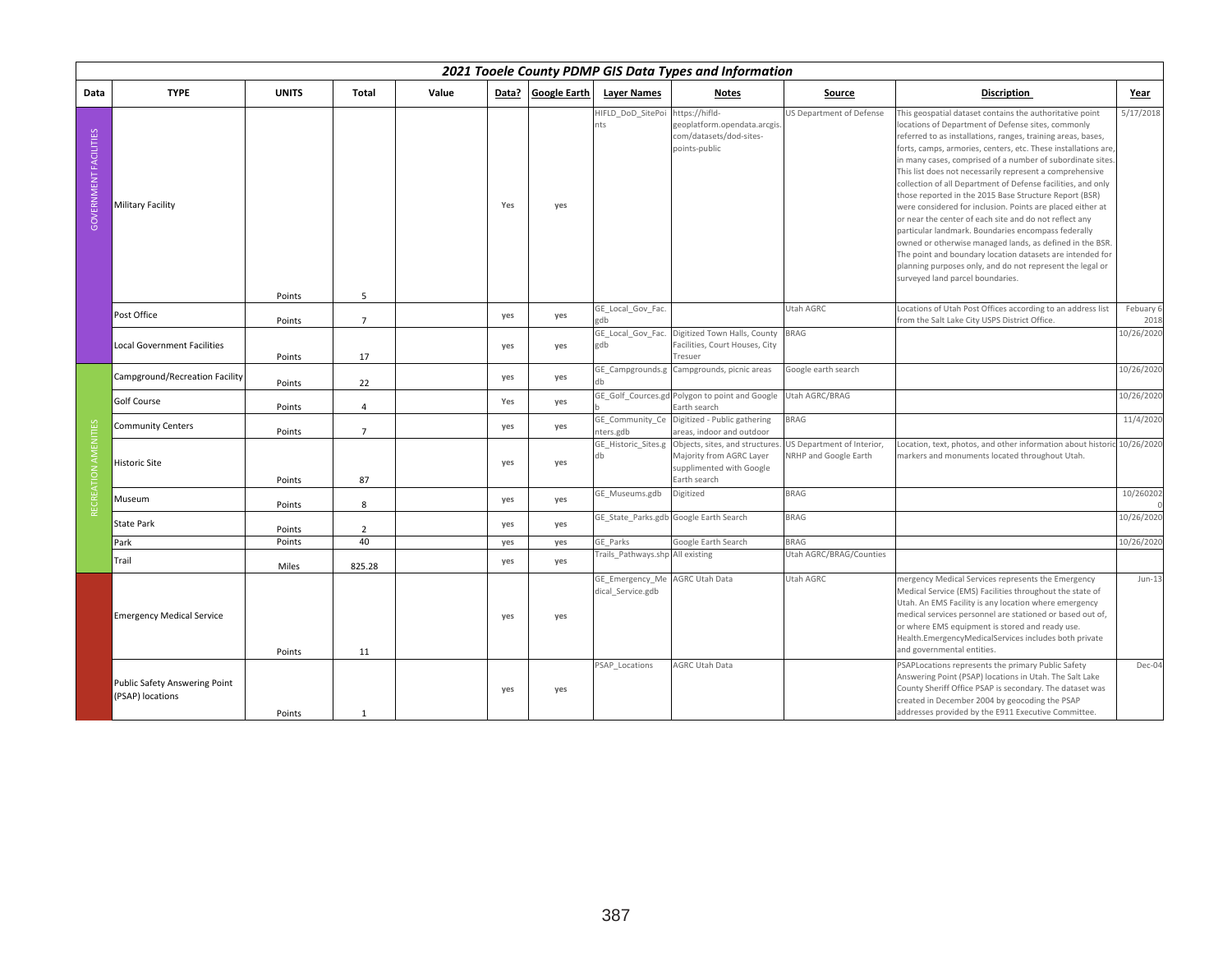|                    | 2021 Tooele County PDMP GIS Data Types and Information<br><b>TYPE</b><br><b>UNITS</b><br>Data? Google Earth<br><b>Layer Names</b><br>Total<br>Value<br><b>Discription</b><br><b>Notes</b><br>Source<br>Year |        |             |  |     |     |                                         |                                                                                                                                           |                                                             |                                                                                                                                                                                                                                                                                                                                                                                                                                                                                                                                                                                                                                                                                                                                                                                                                                                                                                                                                                                                                                                                                                                                                                                                                                          |                  |  |  |  |
|--------------------|-------------------------------------------------------------------------------------------------------------------------------------------------------------------------------------------------------------|--------|-------------|--|-----|-----|-----------------------------------------|-------------------------------------------------------------------------------------------------------------------------------------------|-------------------------------------------------------------|------------------------------------------------------------------------------------------------------------------------------------------------------------------------------------------------------------------------------------------------------------------------------------------------------------------------------------------------------------------------------------------------------------------------------------------------------------------------------------------------------------------------------------------------------------------------------------------------------------------------------------------------------------------------------------------------------------------------------------------------------------------------------------------------------------------------------------------------------------------------------------------------------------------------------------------------------------------------------------------------------------------------------------------------------------------------------------------------------------------------------------------------------------------------------------------------------------------------------------------|------------------|--|--|--|
| Data               |                                                                                                                                                                                                             |        |             |  |     |     |                                         |                                                                                                                                           |                                                             |                                                                                                                                                                                                                                                                                                                                                                                                                                                                                                                                                                                                                                                                                                                                                                                                                                                                                                                                                                                                                                                                                                                                                                                                                                          |                  |  |  |  |
| EMERGENCY SERVICES | <b>Emergency Operations Center</b>                                                                                                                                                                          | Points | $\mathbf 0$ |  | n/a | n/a |                                         | County EOC's only - others<br>included in Town Halls and<br>Fire/Police Stations                                                          | Homeland Infrastructure<br>Foundation-Level Data<br>(HIFLD) | An Emergency Operations Center (EOC) is the physical<br>location at which the coordination of information and<br>resources to support incident management (on-scene<br>operations) activities normally takes place. An EOC may be<br>a temporary facility or may be located in a more central or<br>permanently established facility, perhaps at a higher level<br>of organization within a jurisdiction. EOCs may be<br>organized by major functional disciplines (e.g., fire, law<br>enforcement, medical services), by jurisdiction (e.g.,<br>Federal, State, regional, tribal, city, county), or by some<br>combination thereof. The WEBSITE attribute contains a link<br>to Emergency Operations Center or State Emergency<br>Management website. These links contain updated<br>information on emergencies and points of contact. The<br>TRAFFIC attribute contains an link to dynamic traffic<br>information via State 511 Intelligent Traffic System (ITS)<br>website or Department of Transportation (DOT)<br>website.FEMA's Directory Information:<br>http://www.fema.gov/state-offices-and-agencies-<br>emergency-management. Note: The most up to date<br>contact information is found on the State or Territory<br>website. | Mar-20           |  |  |  |
|                    | <b>Fire Station</b>                                                                                                                                                                                         | Points | 20          |  | yes | yes |                                         | GE_FireStations.gdb AGRC Data. Suplimented by a Utah AGRC<br>Google Earth Search                                                          |                                                             | This dataset represents Fire Station locations in Utah.                                                                                                                                                                                                                                                                                                                                                                                                                                                                                                                                                                                                                                                                                                                                                                                                                                                                                                                                                                                                                                                                                                                                                                                  | $6$ -Mar-14      |  |  |  |
|                    | Hospital/Health Care Facility                                                                                                                                                                               | Points | 40          |  | yes | yes | GE Hopsital HCF.g<br>db                 | Hospital, nursing home,<br>assisted living, home health,<br>outpatient, therapy, hospice,<br>urgent care, clinic, and other<br>facilities | Utah AGRC. Suplimented<br>with Google Earth Search          |                                                                                                                                                                                                                                                                                                                                                                                                                                                                                                                                                                                                                                                                                                                                                                                                                                                                                                                                                                                                                                                                                                                                                                                                                                          | December<br>2017 |  |  |  |
|                    | National System Shelter Facility                                                                                                                                                                            | Points | 18          |  | Yes | yes | National Shelter Sy<br>stems Facilities |                                                                                                                                           | Homeland Infra. Foundation-<br>Level Data (HIFLD)           | The National Shelter System feature layer contains facilities 10/27/2020<br>that can house individuals in the event of an issued<br>evacuation for the facilities area. This layer's attribution<br>contains physical, demographic, and capacity information<br>for facilities in the continental United States and some of<br>its territories. The purpose of this layer is to provide<br>accurate locations for a potential shelter in the event of a<br>disaster. The facilities included have been designated as a<br>Shelter by either the Federal Emergency Management<br>Agency (FEMA) or the American Red Cross (ARC).                                                                                                                                                                                                                                                                                                                                                                                                                                                                                                                                                                                                           |                  |  |  |  |
|                    | Law Enforcement Station                                                                                                                                                                                     | Points | 10          |  | yes | yes | nt                                      | GE Law Enforceme AGRC Data. Suplimented by a AGRC<br>Google Earth Search                                                                  |                                                             | LawEnforcement contains locations for law enforcement<br>facilities in Utah. Law enforcement facilities are defined as<br>any location where sworn officers of a law enforcement<br>agency are regularly based or stationed. Law enforcement<br>facilities are at least partially publicly funded. This law<br>enforcement dataset includes federal, state, local and<br>special jurisdiction facilities. Examples of law enforcement<br>facilities included are municipal police, county sheriffs,<br>state police, school police, park police, railroad police, and<br>federal police.                                                                                                                                                                                                                                                                                                                                                                                                                                                                                                                                                                                                                                                 | Oct-20           |  |  |  |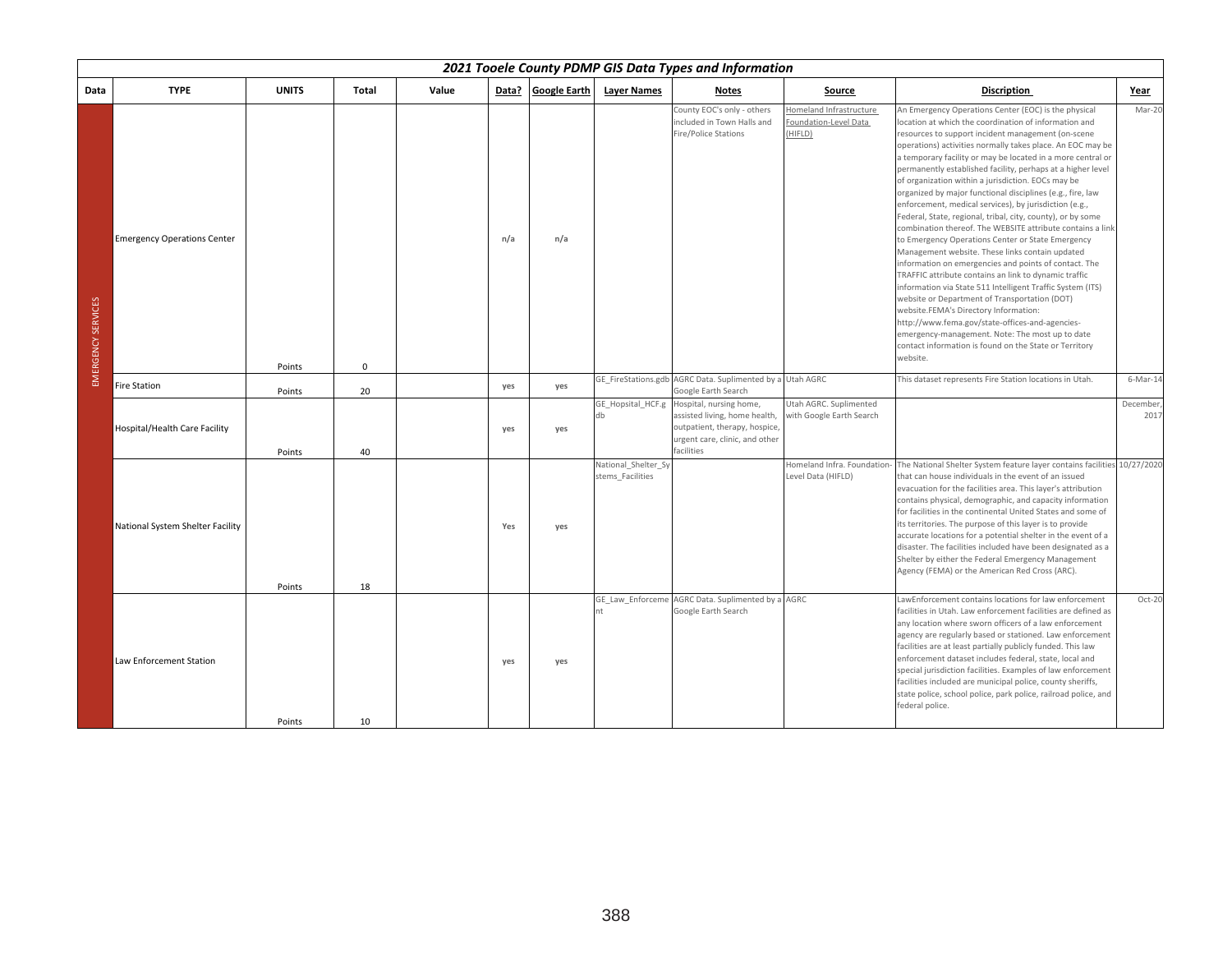|                       |                                     |              |             |       |           |                    |                                                    | 2021 Tooele County PDMP GIS Data Types and Information                    |                                                             |                                                                                                                                                                                                                                                                                                                                                                                                                                                                                                                                                                                                                                                                                                                                                                                                                                                                                                                                                                                                                                                                                                                                                                                                                                                                                                                                                                                                                                                                                                                                                                                                                                                                                                                                                                                                                                                                                                     |             |
|-----------------------|-------------------------------------|--------------|-------------|-------|-----------|--------------------|----------------------------------------------------|---------------------------------------------------------------------------|-------------------------------------------------------------|-----------------------------------------------------------------------------------------------------------------------------------------------------------------------------------------------------------------------------------------------------------------------------------------------------------------------------------------------------------------------------------------------------------------------------------------------------------------------------------------------------------------------------------------------------------------------------------------------------------------------------------------------------------------------------------------------------------------------------------------------------------------------------------------------------------------------------------------------------------------------------------------------------------------------------------------------------------------------------------------------------------------------------------------------------------------------------------------------------------------------------------------------------------------------------------------------------------------------------------------------------------------------------------------------------------------------------------------------------------------------------------------------------------------------------------------------------------------------------------------------------------------------------------------------------------------------------------------------------------------------------------------------------------------------------------------------------------------------------------------------------------------------------------------------------------------------------------------------------------------------------------------------------|-------------|
| Data                  | <b>TYPE</b>                         | <b>UNITS</b> | Total       | Value |           | Data? Google Earth | <b>Layer Names</b>                                 | <b>Notes</b>                                                              | Source                                                      | <b>Discription</b>                                                                                                                                                                                                                                                                                                                                                                                                                                                                                                                                                                                                                                                                                                                                                                                                                                                                                                                                                                                                                                                                                                                                                                                                                                                                                                                                                                                                                                                                                                                                                                                                                                                                                                                                                                                                                                                                                  | <u>Year</u> |
|                       | Substation/Regulator                | Points       | 39          |       | Yes       | yes                | HIFLD Substations                                  |                                                                           | Homeland Infrastructure<br>Foundation-Level Data<br>(HIFLD) | This feature class/shapefile represents electric power<br>substations primarily associated with electric power<br>transmission. In this layer, substations are considered<br>facilities and equipment that switch, transform, or regulate<br>electric power at voltages equal to, or greater than, 69<br>kilovolts. Substations with a maximum operating voltage<br>less than 69 kilovolts may be included, depending on the<br>availability of authoritative sources, but coverage of these<br>features should not be considered complete. The<br>Substations feature class/shapefile includes taps, a location<br>where power on a transmission line is tapped by another<br>transmission line. The following updates have been made<br>since the previous release: 6,359 features added.                                                                                                                                                                                                                                                                                                                                                                                                                                                                                                                                                                                                                                                                                                                                                                                                                                                                                                                                                                                                                                                                                                         | 7/8/2020    |
|                       | Natural Gas Pipeline                | Miles        | 105.98      |       | yes       | yes                |                                                    | Pipeline NaturalGa UGS Pipelines UGS                                      | Utah Gelogical Survey                                       |                                                                                                                                                                                                                                                                                                                                                                                                                                                                                                                                                                                                                                                                                                                                                                                                                                                                                                                                                                                                                                                                                                                                                                                                                                                                                                                                                                                                                                                                                                                                                                                                                                                                                                                                                                                                                                                                                                     |             |
|                       | Crude Oil Pipeline                  | Miles        | $\mathbf 0$ |       | <b>NA</b> | yes                |                                                    |                                                                           | Utah Geological Survey                                      |                                                                                                                                                                                                                                                                                                                                                                                                                                                                                                                                                                                                                                                                                                                                                                                                                                                                                                                                                                                                                                                                                                                                                                                                                                                                                                                                                                                                                                                                                                                                                                                                                                                                                                                                                                                                                                                                                                     |             |
|                       | Oil and Gas Well                    | Points       | 48          |       | yes       | yes                | GE OilGas Wells.gd                                 |                                                                           | AGRC                                                        |                                                                                                                                                                                                                                                                                                                                                                                                                                                                                                                                                                                                                                                                                                                                                                                                                                                                                                                                                                                                                                                                                                                                                                                                                                                                                                                                                                                                                                                                                                                                                                                                                                                                                                                                                                                                                                                                                                     |             |
|                       | <b>AGRC Oil and Gas Wells</b>       |              |             |       | yes       | yes                | GE OilGas Wells                                    | https://gis.utah.gov/data/en AGRC<br>ergy/oil-gas/                        |                                                             | These datasets depict oil and gas well surface points, units<br>and fields polygons from the Utah Department of Natural<br>Resources, Oil, Gas and Mining Division. This data was<br>developed by contractors sponsored in part by the U.S.<br>Department of Energy and the Ground Water Protection<br>Council and provides the opportunity for the Division to<br>collect more descriptive down-hole information for each<br>wellbore permitted and drilled. Initially, much of the down<br>hole information will not be available because there was<br>no place to save it in the previous databases. Eventually, as<br>new wells are drilled and old legacy data is entered, more<br>descriptive data will become available for the wells in                                                                                                                                                                                                                                                                                                                                                                                                                                                                                                                                                                                                                                                                                                                                                                                                                                                                                                                                                                                                                                                                                                                                                     | 10/28/2020  |
|                       |                                     | Points       | 34          |       |           |                    |                                                    |                                                                           |                                                             | Utah.                                                                                                                                                                                                                                                                                                                                                                                                                                                                                                                                                                                                                                                                                                                                                                                                                                                                                                                                                                                                                                                                                                                                                                                                                                                                                                                                                                                                                                                                                                                                                                                                                                                                                                                                                                                                                                                                                               |             |
| ENERGY INFRASTRUCTURE | HIFLD_Oil_and_Natural_Gas_W<br>ells | Points       | 14          |       | Yes       | yes                | HIFLD Oil and Nat https://hifld-<br>ural_Gas_Wells | geoplatform.opendata.arcgis<br>com/datasets/oil-and-natural-<br>gas-wells | <b>HIFLD Data</b>                                           | This feature class/shapefile represents Oil and Natural Gas<br>Wells. An Oil and Natural Gas Well is a hole drilled in the<br>earth for the purpose of finding or producing crude oil or<br>natural gas; or producing services related to the production<br>of crude or natural gas. Geographic coverage includes the<br>United States (Alabama, Alaska, Arizona, Arkansas,<br>California, Colorado, Florida, Illinois, Indiana, Kansas,<br>Kentucky, Louisiana, Maryland, Michigan, Mississippi,<br>Missouri, Montana, North Dakota, Nebraska, Nevada, New<br>Mexico, New York, Ohio, Oklahoma, Oregon, Pennsylvania,<br>South Dakota, Tennessee, Texas, Utah, Virginia,<br>Washington, West Virginia, Wyoming) as well Oil and<br>Natural Gas wells in the Canadian provinces of British<br>Columbia and Manitoba that are within 100 miles of the<br>country's border with the United States. According to the<br>Energy Information Administration (EIA) the following<br>states do not have active/producing Oil or Natural Gas<br>Wells: Connecticut, Delaware, District of Columbia,<br>Georgia, Hawaii, Iowa, Idaho, Massachusetts, Maine,<br>Minnesota, North Carolina, New Hampshire, New Jersey,<br>Rhode Island, South Carolina, Vermont, and Wisconsin.<br>Some states do have wells for underground Natural Gas<br>storage facilities where these have been identified they<br>were included. This layer is derived from well data from<br>individual states and provinces and United States Agencies.<br>This layer is complete for the United States but further<br>development of data missing from two Canadian provinces<br>and Mexico is in process. This update release includes an<br>additional 497,036 wells covering Texas. Oil and gas<br>exploration in Texas takes advantage of drilling technology<br>to use a single surface well drilling location to drill multiple | 9/24/2019   |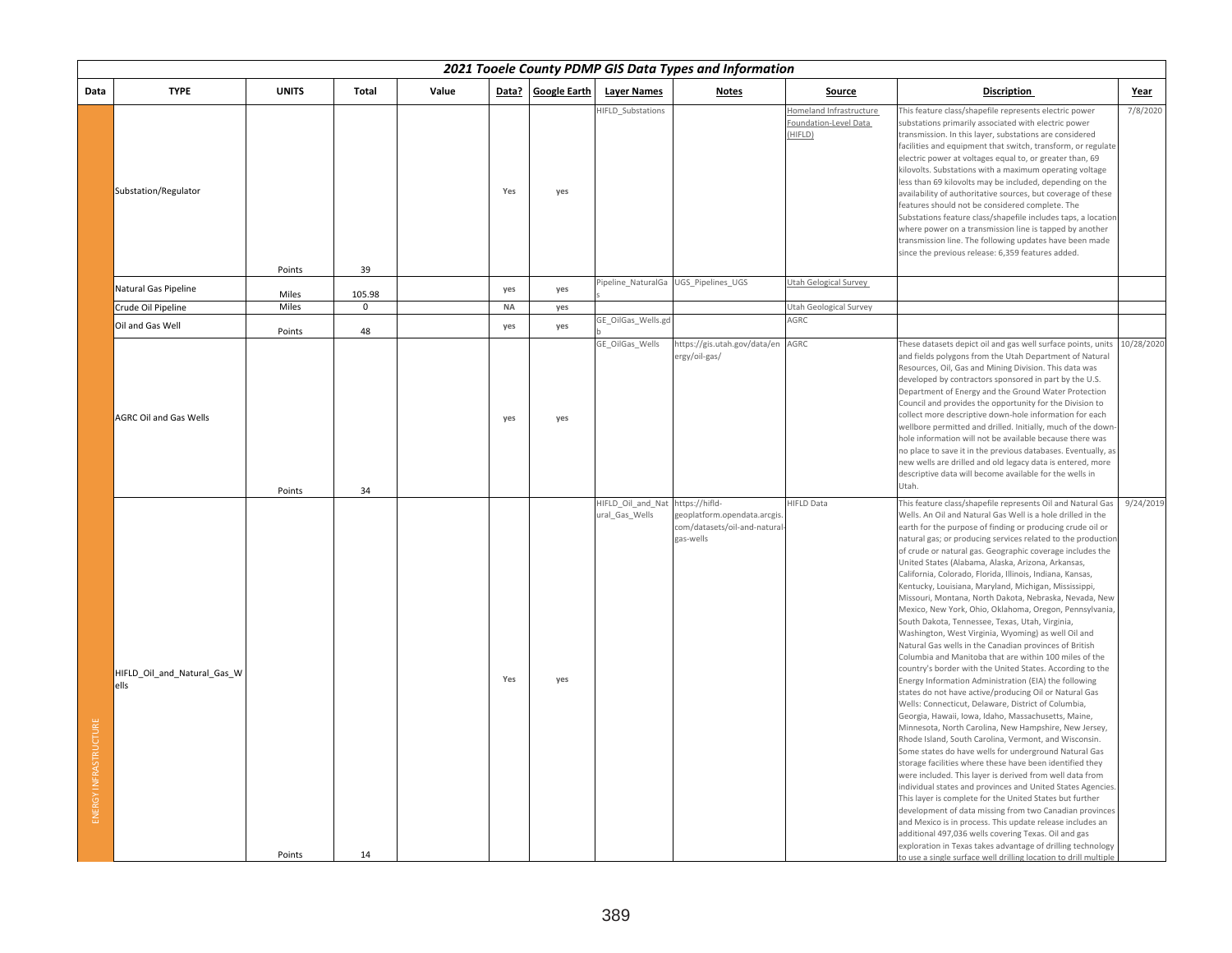|                  |                                  | 2021 Tooele County PDMP GIS Data Types and Information<br><b>TYPE</b><br><b>UNITS</b><br>Value<br>Data?<br>Google Earth<br><b>Layer Names</b><br>Total<br><b>Discription</b><br>Notes<br>Source<br>Year |                          |  |     |     |                                                 |                                                                                                                                                              |                                                   |                                                                                                                                                                                                                                                                                                                                                                                                                                                                                                                                                                                                                                                                                                                                                                                                                                                                                                                                                                                                                                  |            |  |  |
|------------------|----------------------------------|---------------------------------------------------------------------------------------------------------------------------------------------------------------------------------------------------------|--------------------------|--|-----|-----|-------------------------------------------------|--------------------------------------------------------------------------------------------------------------------------------------------------------------|---------------------------------------------------|----------------------------------------------------------------------------------------------------------------------------------------------------------------------------------------------------------------------------------------------------------------------------------------------------------------------------------------------------------------------------------------------------------------------------------------------------------------------------------------------------------------------------------------------------------------------------------------------------------------------------------------------------------------------------------------------------------------------------------------------------------------------------------------------------------------------------------------------------------------------------------------------------------------------------------------------------------------------------------------------------------------------------------|------------|--|--|
| Data             |                                  |                                                                                                                                                                                                         |                          |  |     |     |                                                 |                                                                                                                                                              |                                                   |                                                                                                                                                                                                                                                                                                                                                                                                                                                                                                                                                                                                                                                                                                                                                                                                                                                                                                                                                                                                                                  |            |  |  |
|                  | Petroleum Terminals              | Points                                                                                                                                                                                                  | 1                        |  | yes | yes | HIFLD Petroleum<br>erminals                     | https://hifld-<br>geoplatform.opendata.arcgis<br>com/datasets/petroleum-<br>terminals                                                                        | <b>HIFLD Data</b>                                 | This feature class/shapefile represents Petroleum<br>Terminals. Petroleum Terminals are used to provide<br>storage of both crude oil and refined petroleum products.<br>Data contains locational and other attribute information for<br>operable bulk petroleum product terminals with a total<br>bulk shell storage capacity of 50,000 barrels or more,<br>and/or ability to receive volumes from tanker, barge, or<br>pipeline. Geographical coverage includes the United States,<br>U.S. Virgin Islands, Puerto Rico, and Guam. This update<br>includes an increase of 62 records for a total of 2,341<br>terminals. Two terminals were removed because it was<br>confirmed they no longer exist. 66 new terminals were<br>added; 57 of these were located at international airports. 3<br>terminals were changed to a STATUS of "DISMANTLED"<br>because they no longer exist but still appear in some<br>imagery sources. A new STATUS of "DISMANTLED" was<br>added. Several NAICS codes and descriptions were<br>corrected. | 10/6/2020  |  |  |
|                  | Petroleum Pipeline               | Miles                                                                                                                                                                                                   | 58.88                    |  | yes | yes | Pipeline_Petro                                  | JGS_Pipelines_UGS                                                                                                                                            | Utah Geological Survey                            |                                                                                                                                                                                                                                                                                                                                                                                                                                                                                                                                                                                                                                                                                                                                                                                                                                                                                                                                                                                                                                  |            |  |  |
|                  | Hydrogen Sulfide Pipeline        | Miles                                                                                                                                                                                                   | 0                        |  | na  | n/a |                                                 |                                                                                                                                                              | Utah Geological Survey                            |                                                                                                                                                                                                                                                                                                                                                                                                                                                                                                                                                                                                                                                                                                                                                                                                                                                                                                                                                                                                                                  |            |  |  |
|                  | <b>Power Generation Facility</b> | Points                                                                                                                                                                                                  | $\overline{2}$           |  | yes | yes | HIFLD Power Plant                               | https://hifld-<br>geoplatform.opendata.arcgis.<br>com/datasets/power-plants                                                                                  | <b>HIFLD Data</b>                                 | This feature class/shapefile represents electric power<br>plants. Power plants are all the land and land rights,<br>structures and improvements, boiler or reactor vessel<br>equipment, engines and engine-driven generators, turbo<br>generator units, accessory electric equipment, and<br>miscellaneous power plant equipment are grouped<br>together for each individual facility. Included are the<br>following plant types: hydroelectric dams, fossil fuel (coal,<br>natural gas, or oil), nuclear, solar, wind, geothermal, and<br>biomass. The following updates have been made since the<br>previous release: 739 features added.                                                                                                                                                                                                                                                                                                                                                                                      | 7/9/2020   |  |  |
|                  | Alternative Energy Fuel Stations | Points                                                                                                                                                                                                  | 8                        |  | yes | yes | USDE Alternative F<br>uel Stations              | https://afdc.energy.gov/data U.S. Department of Energy -<br>download                                                                                         | Energy Efficiency and<br>Renewable Energy         |                                                                                                                                                                                                                                                                                                                                                                                                                                                                                                                                                                                                                                                                                                                                                                                                                                                                                                                                                                                                                                  | 10/28/2020 |  |  |
|                  | <b>Transmission Line</b>         | Miles                                                                                                                                                                                                   | 386.23                   |  | yes | yes | HIFLD Electric Pow<br>er_Transmission_Li<br>nes | https://hifld-<br>eoplatform.opendata.arcgis<br>com/datasets/electric-power-<br>ransmission-lines - May aslo<br>eed to add some lines from<br>the AGRC Layer | Homeland Infra. Foundation-<br>Level Data (HIFLD) | This feature class/shapefile represents electric power<br>transmission lines. Transmission Lines are the system of<br>structures, wires, insulators and associated hardware that<br>carry electric energy from one point to another in an<br>electric power system. Lines are operated at relatively high<br>voltages varying from 69 kV up to 765 kV, and are capable<br>of transmitting large quantities of electricity over long<br>distances. Underground transmission lines are included<br>where sources were available. The following updates have<br>been made since the previous release: 6,457 features<br>added                                                                                                                                                                                                                                                                                                                                                                                                       | 7/8/2020   |  |  |
|                  | Lake/Pond                        |                                                                                                                                                                                                         |                          |  | yes |     | LakePond Intermit                               | All Intermitent and Perenial                                                                                                                                 | USGS, NHD Plus                                    |                                                                                                                                                                                                                                                                                                                                                                                                                                                                                                                                                                                                                                                                                                                                                                                                                                                                                                                                                                                                                                  | 2019       |  |  |
|                  | Reservoir                        | Acres<br>Acres                                                                                                                                                                                          | 184138.98<br>57851.32349 |  | yes |     | Perenial<br>Reservoir_All                       | akes and ponds included                                                                                                                                      | USGS, NHD Plus                                    |                                                                                                                                                                                                                                                                                                                                                                                                                                                                                                                                                                                                                                                                                                                                                                                                                                                                                                                                                                                                                                  | 2019       |  |  |
|                  | Playa                            | Acres                                                                                                                                                                                                   |                          |  |     |     |                                                 |                                                                                                                                                              | USGS, NHD Plus                                    |                                                                                                                                                                                                                                                                                                                                                                                                                                                                                                                                                                                                                                                                                                                                                                                                                                                                                                                                                                                                                                  | 2019       |  |  |
| <b>STRUCTURE</b> | Riparian Area                    | Acres                                                                                                                                                                                                   | 13568.99                 |  | yes |     | Riparian All                                    |                                                                                                                                                              | Utah AGRC, WRLU                                   |                                                                                                                                                                                                                                                                                                                                                                                                                                                                                                                                                                                                                                                                                                                                                                                                                                                                                                                                                                                                                                  |            |  |  |
|                  | Spring/Seep                      | Points                                                                                                                                                                                                  | 503                      |  | yes |     | Springs                                         |                                                                                                                                                              | USGS, NHD Plus                                    |                                                                                                                                                                                                                                                                                                                                                                                                                                                                                                                                                                                                                                                                                                                                                                                                                                                                                                                                                                                                                                  | 2019       |  |  |
|                  | Stream/River                     | Miles                                                                                                                                                                                                   | 9535.199                 |  | yes |     | Streams All                                     | Perennial, intermittent, and<br><b>Ephemeral Streams</b>                                                                                                     | USGS, NHD Plus                                    |                                                                                                                                                                                                                                                                                                                                                                                                                                                                                                                                                                                                                                                                                                                                                                                                                                                                                                                                                                                                                                  | 2019       |  |  |
| NATURAL INFRA    | Wetland                          | Acres                                                                                                                                                                                                   | 2366429.911              |  | yes |     | Wetlands                                        | All Wetlands ) exept those<br>whose Type=Lake and<br>Class=Unconsolidated<br>bottom and Regime =<br>Permanently flooded)                                     | US Fish and Wildlife Service,<br><b>NWI</b>       |                                                                                                                                                                                                                                                                                                                                                                                                                                                                                                                                                                                                                                                                                                                                                                                                                                                                                                                                                                                                                                  | 2019       |  |  |
|                  | <b>Communication Towers</b>      | Points                                                                                                                                                                                                  |                          |  |     |     |                                                 | Mobile, land, microwave,<br>paging, FM, antenna, TV,                                                                                                         | Homeland Infra. Foundation<br>Level Data (HIFLD)  |                                                                                                                                                                                                                                                                                                                                                                                                                                                                                                                                                                                                                                                                                                                                                                                                                                                                                                                                                                                                                                  |            |  |  |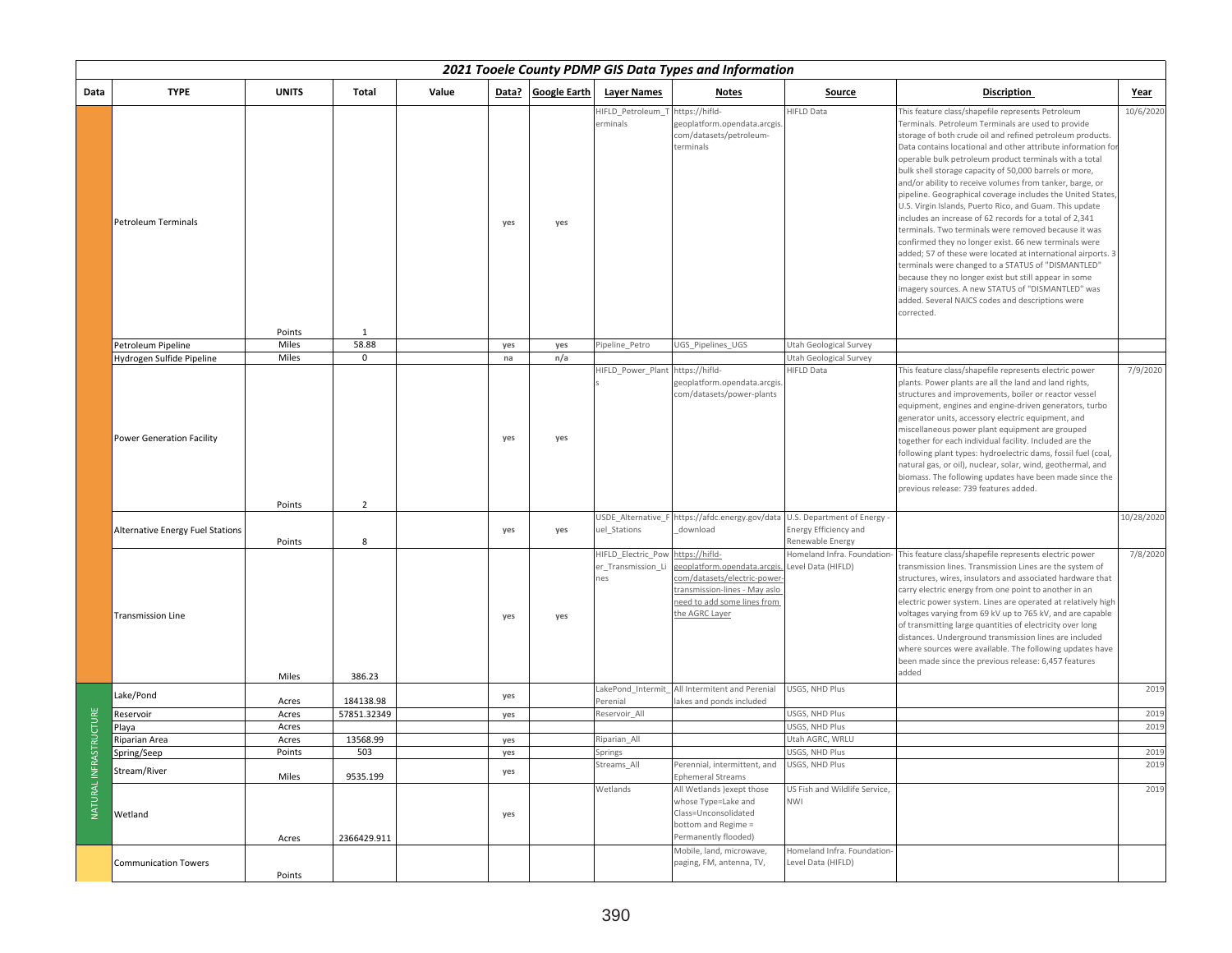|      | 2021 Tooele County PDMP GIS Data Types and Information<br><b>TYPE</b><br><b>UNITS</b><br>Value<br>Data? Google Earth<br><b>Layer Names</b><br>Total<br><b>Notes</b><br><b>Discription</b><br><b>Source</b><br>Year |        |                |  |     |     |                                                   |                                                                                                            |                                                                                                       |                                                                                                                                                                                                                                                                                                                                                                                                                                                                                                                                                                                                                                                                                                                                                                                                                                                                                                                                                                                                                                                                                                                                     |           |  |  |  |
|------|--------------------------------------------------------------------------------------------------------------------------------------------------------------------------------------------------------------------|--------|----------------|--|-----|-----|---------------------------------------------------|------------------------------------------------------------------------------------------------------------|-------------------------------------------------------------------------------------------------------|-------------------------------------------------------------------------------------------------------------------------------------------------------------------------------------------------------------------------------------------------------------------------------------------------------------------------------------------------------------------------------------------------------------------------------------------------------------------------------------------------------------------------------------------------------------------------------------------------------------------------------------------------------------------------------------------------------------------------------------------------------------------------------------------------------------------------------------------------------------------------------------------------------------------------------------------------------------------------------------------------------------------------------------------------------------------------------------------------------------------------------------|-----------|--|--|--|
| Data |                                                                                                                                                                                                                    |        |                |  |     |     |                                                   |                                                                                                            |                                                                                                       |                                                                                                                                                                                                                                                                                                                                                                                                                                                                                                                                                                                                                                                                                                                                                                                                                                                                                                                                                                                                                                                                                                                                     |           |  |  |  |
|      | <b>FM Transmision Towers</b>                                                                                                                                                                                       | Points | 6              |  | yes | yes | HIFLC FM Transmi:<br>sion Towers                  | <b>HIFLD Data</b>                                                                                          | HIFLD Data - https://hifld-<br>geoplatform.opendata.arcgis<br>com/datasets/fm-<br>transmission-towers | This dataset represents FM transmission tower locations a<br>recorded by the Federal Communications Commission.<br>Serve as base information for use in GIS systems for<br>general planning, analytical, and research purposes. It is<br>not intended for engineering work or to legally define FCC<br>licensee data or FCC market boundaries. The material in<br>these data and text files are provided as-is. The FCC<br>disclaims all warranties with regard to the contents of<br>these files, including their fitness. In no event shall the FCC<br>be liable for any special, indirect, or consequential<br>damages whatsoever resulting from loss or use, data or<br>profits, whether in connection with the use or performance<br>of the contents of these files, action of contract,<br>negligence, or other action arising out of, or in connection<br>with the use of the contents of these files. It is know that<br>there are some errors in the licensing information -<br>Latitude, Longitude and Ground Elevation data as well as<br>frequency assignment data from which these files were<br>generated.            | 9/17/2018 |  |  |  |
|      | Land Mobile Private<br><b>Transmission Towers</b>                                                                                                                                                                  | Points | 179            |  | yes | yes | HIFLD_Land_Mobile https://hifld-<br>on Towers     | Private Transmissi geoplatform.opendata.arcgis<br>com/datasets/land-mobile-<br>private-transmission-towers | <b>HIFLD Data</b>                                                                                     | This layer serves as base information for use in GIS systems<br>for general planning, analytical, and research purposes. It is<br>not intended for engineering work or to legally define FCC<br>licensee data or FCC market boundaries. The material in<br>these data and text files are provided as-is. The FCC<br>disclaims all warranties with regard to the contents of<br>these files, including their fitness. In no event shall the FCC<br>be liable for any special, indirect, or consequential<br>damages whatsoever resulting from loss or use, data or<br>profits, whether in connection with the use or performance<br>of the contents of these files, action of contract,<br>negligence, or other action arising out of, or in connection<br>with the use of the contents of these files. It is known that<br>there are some errors in the licensing information -<br>Latitude, Longitude and Ground Elevation data as well as<br>frequency assignment data from which these files were<br>generated.                                                                                                                  | 9/11/2018 |  |  |  |
|      | <b>Cellular Towers</b>                                                                                                                                                                                             | Points | 14             |  | yes | yes | HIFLD_Cellular_Tow https://hifld-<br>ers          | geoplatform.opendata.arcgis.<br>com/datasets/cellular-towers                                               | <b>HIFLD Data</b>                                                                                     | This feature class consists of cellular tower locations as<br>recorded by the Federal Communications Commission,<br>extracted from the FCC Universal Licensing System<br>Database.                                                                                                                                                                                                                                                                                                                                                                                                                                                                                                                                                                                                                                                                                                                                                                                                                                                                                                                                                  | 9/4/2019  |  |  |  |
|      | Land Mobile Broadcast Towers                                                                                                                                                                                       | Points | $\overline{3}$ |  | yes | yes | HIFLD LandMobileB https://hifld-<br>oadcastTowers | geoplatform.opendata.arcgis<br>com/datasets/land-mobile-<br>broadcast-towers                               | <b>HIFLD Data</b>                                                                                     | This dataset represents the Land Mobile Broadcast tower<br>locations as recorded by the Federal Communications<br>Commission. Serve as base information for use in GIS<br>systems for general planning, analytical, and research<br>purposes. It is not intended for engineering work or to<br>legally define FCC licensee data or FCC market boundaries.<br>The material in these data and text files are provided as-is.<br>The FCC disclaims all warranties with regard to the<br>contents of these files, including their fitness. In no event<br>shall the FCC be liable for any special, indirect, or<br>consequential damages whatsoever resulting from loss or<br>use, data or profits, whether in connection with the use or<br>performance of the contents of these files, action of<br>contract, negligence, or other action arising out of, or in<br>connection with the use of the contents of these files. It is<br>know that there are some errors in the licensing<br>information - Latitude, Longitude and Ground Elevation<br>data as well as frequency assignment data from which<br>these files were generated. | 9/11/2018 |  |  |  |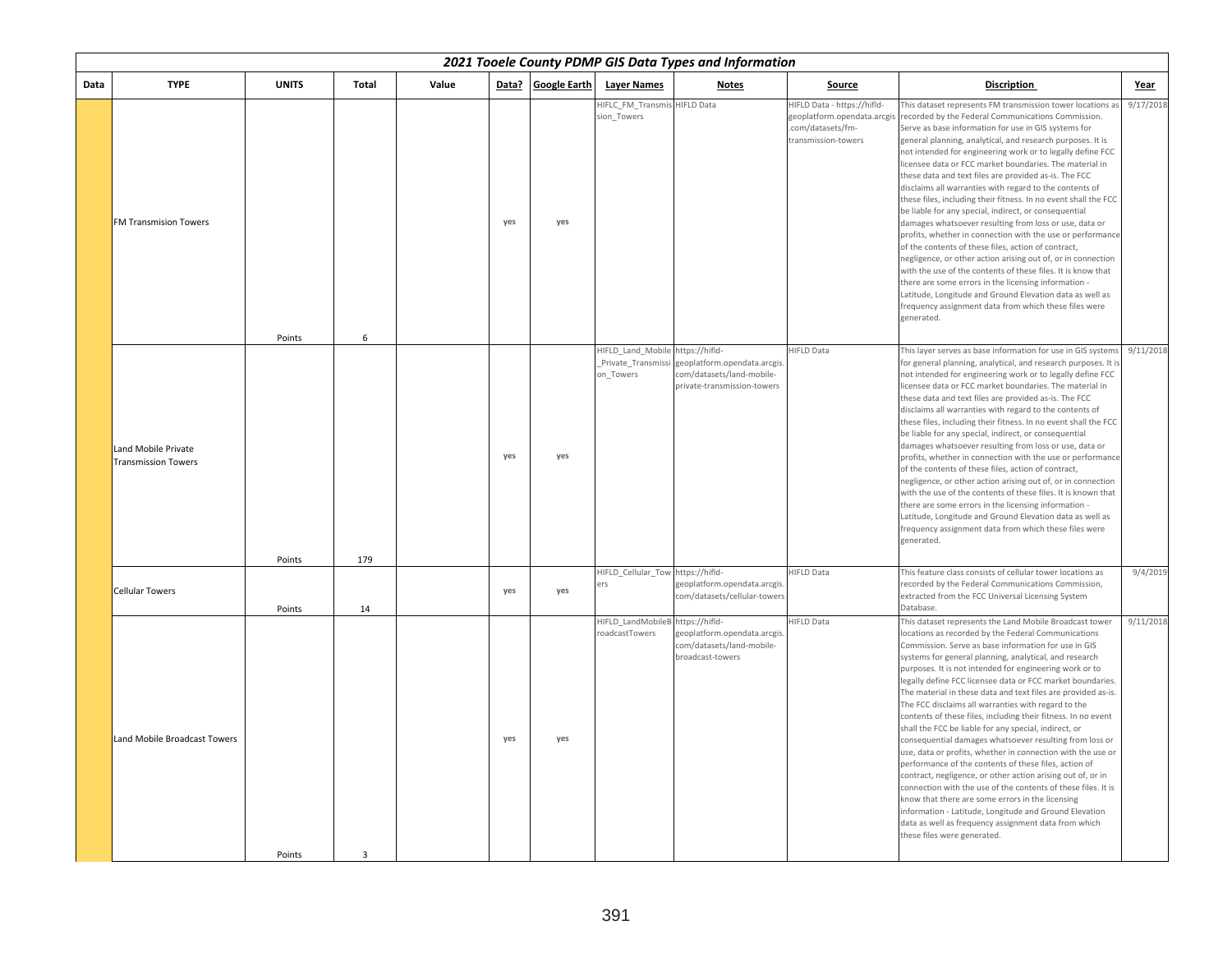|      | 2021 Tooele County PDMP GIS Data Types and Information<br><b>TYPE</b><br><b>UNITS</b><br>Total<br>Value<br>Data?<br><b>Google Earth</b><br><b>Laver Names</b><br><b>Notes</b><br>Source<br><b>Discription</b><br>Year |        |                |  |                 |     |                                            |                                                                                                                   |                                                   |                                                                                                                                                                                                                                                                                                                                                                                                                                                                                                                                                                                                                                                                                                                                                                                                                                                                                                                                                                                                                                                                                                                               |            |  |  |
|------|-----------------------------------------------------------------------------------------------------------------------------------------------------------------------------------------------------------------------|--------|----------------|--|-----------------|-----|--------------------------------------------|-------------------------------------------------------------------------------------------------------------------|---------------------------------------------------|-------------------------------------------------------------------------------------------------------------------------------------------------------------------------------------------------------------------------------------------------------------------------------------------------------------------------------------------------------------------------------------------------------------------------------------------------------------------------------------------------------------------------------------------------------------------------------------------------------------------------------------------------------------------------------------------------------------------------------------------------------------------------------------------------------------------------------------------------------------------------------------------------------------------------------------------------------------------------------------------------------------------------------------------------------------------------------------------------------------------------------|------------|--|--|
| Data |                                                                                                                                                                                                                       |        |                |  |                 |     |                                            |                                                                                                                   |                                                   |                                                                                                                                                                                                                                                                                                                                                                                                                                                                                                                                                                                                                                                                                                                                                                                                                                                                                                                                                                                                                                                                                                                               |            |  |  |
|      | Land Mobile Commer Trans<br>Towers                                                                                                                                                                                    | Points | $\overline{2}$ |  | yes             | yes | HIFLD LandMobileC<br>ommerTransTowers      | https://hifld-<br>geoplatform.opendata.arcgis.<br>com/datasets/land-mobile-<br>commercial-transmission-<br>towers | HIFLD Data                                        | This serves as base information for use in GIS systems for<br>general planning, analytical, and research purposes. It is<br>not intended for engineering work or to legally define FCC<br>licensee data or FCC market boundaries. The material in<br>these data and text files are provided as-is. The FCC<br>disclaims all warranties with regard to the contents of<br>these files, including their fitness. In no event shall the FCC<br>be liable for any special, indirect, or consequential<br>damages whatsoever resulting from loss or use, data or<br>profits, whether in connection with the use or performance<br>of the contents of these files, action of contract,<br>negligence, or other action arising out of, or in connection<br>with the use of the contents of these files. It is know that<br>there are some errors in the licensing information -<br>Latitude, Longitude and Ground Elevation data as well as<br>frequency assignment data from which these files were<br>generated.                                                                                                                   | 9/11/2018  |  |  |
|      | HIFLD_PagingTransTowers                                                                                                                                                                                               | Points | 5              |  | Yes             | yes | HIFLD_PagingTransT https://hifld-<br>owers | geoplatform.opendata.arcgis<br>com/datasets/paging-<br>transmission-towers                                        | HIFLD Data                                        | This feature class serves as base information for use in GIS<br>systems for general planning, analytical, and research<br>purposes. It is not intended for engineering work or to<br>legally define FCC licensee data or FCC market boundaries.<br>The material in the data and text files, used to create this<br>geodatabase, is provided as-is. The FCC disclaims all<br>warranties with regard to the contents of these files,<br>including their fitness. In no event shall the FCC be liable<br>for any special, indirect, or consequential damages<br>whatsoever resulting from loss or use, data or profits,<br>whether in connection with the use or performance of the<br>contents of these files, action of contract, negligence, or<br>other action arising out of, or in connection with the use of<br>the contents of these files. It is known that there are some<br>errors in the licensing information - Latitude, Longitude and<br>Ground Elevation data as well as frequency assignment<br>data from which these files were generated. This dataset<br>represents the paging transmission tower locations. | 9/11/2018  |  |  |
|      | Antenna Structure Registrate                                                                                                                                                                                          | Points | 26             |  | yes             | yes | HIFLD AntennaStru<br>ctureRegistrate       | https://hifld-<br>geoplatform.opendata.arcgis.<br>com/datasets/antenna-<br>structure-registrate                   | <b>HIFLD Data</b>                                 | This file is an extract of the Antenna Structure Registrate<br>(ASR). The ASR consists of antenna structures that are more<br>than 60.96 meters (200 feet) in height or located near an<br>airport.                                                                                                                                                                                                                                                                                                                                                                                                                                                                                                                                                                                                                                                                                                                                                                                                                                                                                                                           | 9/10/2018  |  |  |
|      | TV Digital Station Transmitters                                                                                                                                                                                       | Points | 10             |  | Yes             | yes | HIFLD TV DigitalSta<br>tionTransmitters    | https://hifld-<br>geoplatform.opendata.arcgis<br>com/datasets/tv-digital-<br>station-transmitters                 | <b>HIFLD Data</b>                                 | This dataset represents an extract from the Consolidated<br>Database System (CDBS) licensed by the Media Bureau. It<br>consists of Digital Television broadcasters, including<br>noncommercial educational TV broadcast stations and,<br>where indicated, low power TV and TV translator stations<br>in the United States, its Territories and possessions. TV<br>broadcast, low power TV, and TV translator stations are<br>assigned channels 6 MHz wide (see Rule Part: 47 CFR Part<br>73 Rule Part, Subpart E - TV).                                                                                                                                                                                                                                                                                                                                                                                                                                                                                                                                                                                                       | 4/30/2018  |  |  |
|      | TV Analog Station Transmitters                                                                                                                                                                                        | Points | 5              |  | yes             | yes | HIFLD TV AnalogSt<br>ationTransmitters     | ttps://hifld-<br>eoplatform.opendata.arcgis<br>om/datasets/tv-analog-<br>station-transmitters                     | HIFLD Data                                        | This dataset represents the locations of television analog<br>station transmitters.                                                                                                                                                                                                                                                                                                                                                                                                                                                                                                                                                                                                                                                                                                                                                                                                                                                                                                                                                                                                                                           | 4/30/2018  |  |  |
|      | Microwave Service Towers                                                                                                                                                                                              | Points | 186            |  | yes             | yes | HIFLD Microwave<br>Service_Towers          |                                                                                                                   | Homeland Infra. Foundation-<br>Level Data (HIFLD) | Less                                                                                                                                                                                                                                                                                                                                                                                                                                                                                                                                                                                                                                                                                                                                                                                                                                                                                                                                                                                                                                                                                                                          | 9/11/2018  |  |  |
|      | Gas Stations                                                                                                                                                                                                          | Points | 29             |  | google<br>earth | yes |                                            | Google Earth Search                                                                                               |                                                   |                                                                                                                                                                                                                                                                                                                                                                                                                                                                                                                                                                                                                                                                                                                                                                                                                                                                                                                                                                                                                                                                                                                               | 10/26/2020 |  |  |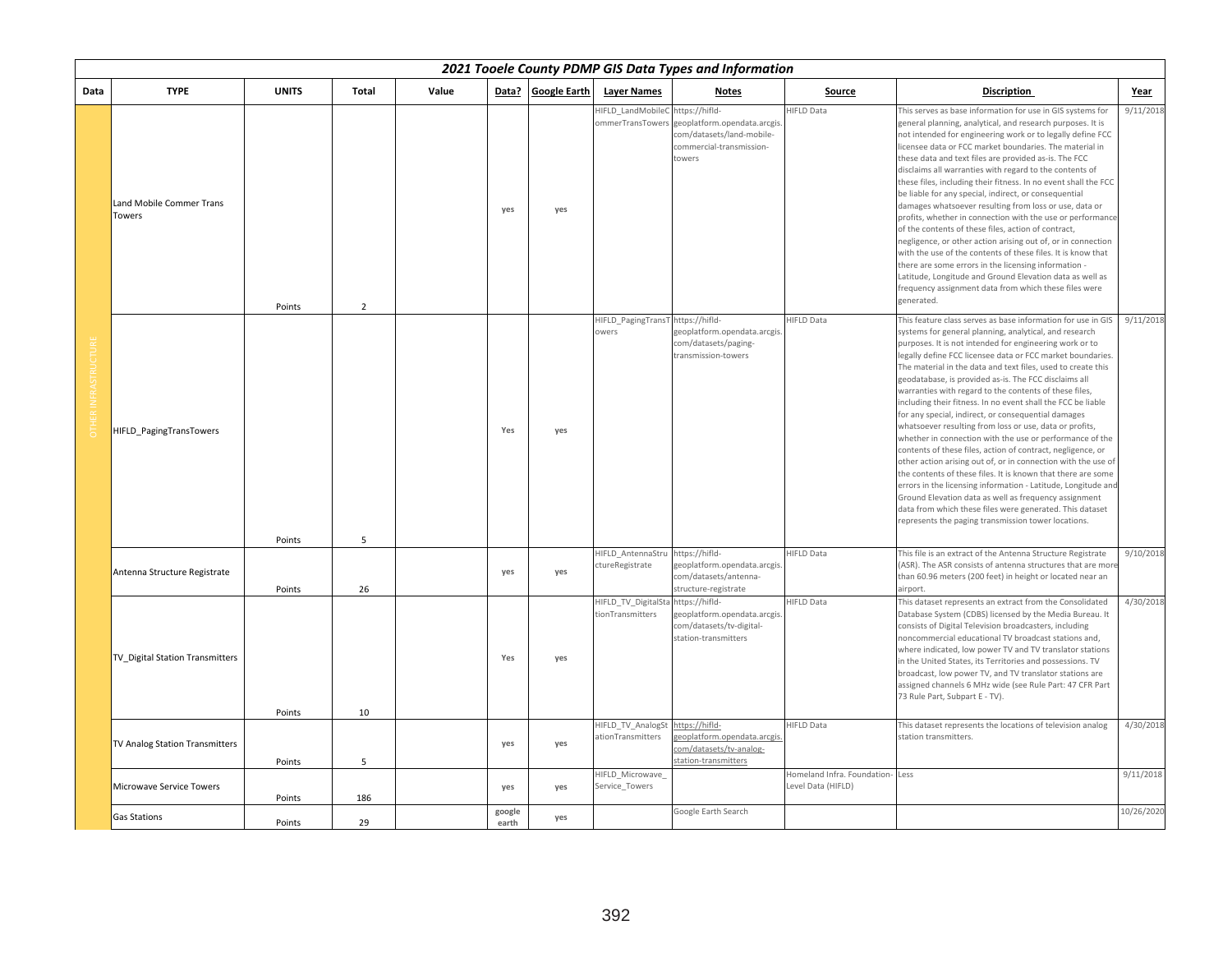|      | 2021 Tooele County PDMP GIS Data Types and Information |              |                |       |       |                     |                                          |                                                                               |                                                                                                                           |                                                                                                                                                                                                                                                                                                                                                                                                                                                                                                                                                                                                                                                                                                                                                                                                                                                                                                                                                                                                                                                                                                                                                                                                                                                                                                                                                                                                                                                  |                    |  |
|------|--------------------------------------------------------|--------------|----------------|-------|-------|---------------------|------------------------------------------|-------------------------------------------------------------------------------|---------------------------------------------------------------------------------------------------------------------------|--------------------------------------------------------------------------------------------------------------------------------------------------------------------------------------------------------------------------------------------------------------------------------------------------------------------------------------------------------------------------------------------------------------------------------------------------------------------------------------------------------------------------------------------------------------------------------------------------------------------------------------------------------------------------------------------------------------------------------------------------------------------------------------------------------------------------------------------------------------------------------------------------------------------------------------------------------------------------------------------------------------------------------------------------------------------------------------------------------------------------------------------------------------------------------------------------------------------------------------------------------------------------------------------------------------------------------------------------------------------------------------------------------------------------------------------------|--------------------|--|
| Data | <b>TYPE</b>                                            | <b>UNITS</b> | Total          | Value | Data? | <b>Google Earth</b> | <b>Layer Names</b>                       | Notes                                                                         | Source                                                                                                                    | <b>Discription</b>                                                                                                                                                                                                                                                                                                                                                                                                                                                                                                                                                                                                                                                                                                                                                                                                                                                                                                                                                                                                                                                                                                                                                                                                                                                                                                                                                                                                                               | Year               |  |
|      | Sewer Pipeline                                         | Miles/Value  |                |       |       |                     |                                          | Main lines only                                                               | Brigham City, Hyde Park,<br>Hyrum, Nibley, North Logan,<br>Logan, Perry, Smithfield,<br>Richmond, and USU Logan<br>Campus |                                                                                                                                                                                                                                                                                                                                                                                                                                                                                                                                                                                                                                                                                                                                                                                                                                                                                                                                                                                                                                                                                                                                                                                                                                                                                                                                                                                                                                                  |                    |  |
|      | <b>Wastewater Facility</b>                             | Points       | $\overline{2}$ |       | yes   | yes                 | cilities                                 | GE_Wastewater_Fa Google Earth Search                                          |                                                                                                                           |                                                                                                                                                                                                                                                                                                                                                                                                                                                                                                                                                                                                                                                                                                                                                                                                                                                                                                                                                                                                                                                                                                                                                                                                                                                                                                                                                                                                                                                  |                    |  |
|      | Sewage Lagoons                                         | Acres        | 199.01         |       | yes   | yes                 | WRLU SewageLago<br>ons                   | WRLU to areas                                                                 | Utah AGRC/BRAG                                                                                                            |                                                                                                                                                                                                                                                                                                                                                                                                                                                                                                                                                                                                                                                                                                                                                                                                                                                                                                                                                                                                                                                                                                                                                                                                                                                                                                                                                                                                                                                  |                    |  |
|      | Contaminated Land                                      | Acres        |                |       |       |                     |                                          | Brownfield                                                                    | Utah DEQ/DERR                                                                                                             |                                                                                                                                                                                                                                                                                                                                                                                                                                                                                                                                                                                                                                                                                                                                                                                                                                                                                                                                                                                                                                                                                                                                                                                                                                                                                                                                                                                                                                                  |                    |  |
|      | Hazmat Material Storage                                | Points       |                |       |       |                     |                                          | Box Elder and Cache County<br>data only                                       | Cache County                                                                                                              |                                                                                                                                                                                                                                                                                                                                                                                                                                                                                                                                                                                                                                                                                                                                                                                                                                                                                                                                                                                                                                                                                                                                                                                                                                                                                                                                                                                                                                                  |                    |  |
|      | <b>Mines</b>                                           | Points       |                |       |       |                     |                                          | Mines, mine plants,<br>prospector pits, gravel pits                           | <b>USGS</b>                                                                                                               |                                                                                                                                                                                                                                                                                                                                                                                                                                                                                                                                                                                                                                                                                                                                                                                                                                                                                                                                                                                                                                                                                                                                                                                                                                                                                                                                                                                                                                                  |                    |  |
|      | Agricultural_Minerals_Operatio<br>Ins                  | Points       | $\overline{2}$ |       | yes   | yes                 | HIFLD Agricultural<br>Minerals_Operation |                                                                               |                                                                                                                           |                                                                                                                                                                                                                                                                                                                                                                                                                                                                                                                                                                                                                                                                                                                                                                                                                                                                                                                                                                                                                                                                                                                                                                                                                                                                                                                                                                                                                                                  |                    |  |
|      | Crushed Stone Operations                               | Points       | $\mathbf{1}$   |       | yes   | yes                 | HIFLD Crushed Sto<br>ne Operations       |                                                                               |                                                                                                                           |                                                                                                                                                                                                                                                                                                                                                                                                                                                                                                                                                                                                                                                                                                                                                                                                                                                                                                                                                                                                                                                                                                                                                                                                                                                                                                                                                                                                                                                  |                    |  |
|      | Sand and Gravel Operations                             | Points       | $\overline{2}$ |       | yes   | yes                 | HIFLD_Sand_and_G<br>ravel Operations     |                                                                               |                                                                                                                           |                                                                                                                                                                                                                                                                                                                                                                                                                                                                                                                                                                                                                                                                                                                                                                                                                                                                                                                                                                                                                                                                                                                                                                                                                                                                                                                                                                                                                                                  |                    |  |
|      | Construction Minerals Operati<br>ons                   | Points       | $\mathbf{1}$   |       | yes   | yes                 | HIFLD Construction<br>Minerals Operatio  |                                                                               |                                                                                                                           |                                                                                                                                                                                                                                                                                                                                                                                                                                                                                                                                                                                                                                                                                                                                                                                                                                                                                                                                                                                                                                                                                                                                                                                                                                                                                                                                                                                                                                                  |                    |  |
|      | Miscellaneous Ind Mine Ops                             | Points       | $\overline{3}$ |       | yes   | yes                 | HIFLD Miscellaneou<br>sIndMinOps         |                                                                               |                                                                                                                           |                                                                                                                                                                                                                                                                                                                                                                                                                                                                                                                                                                                                                                                                                                                                                                                                                                                                                                                                                                                                                                                                                                                                                                                                                                                                                                                                                                                                                                                  |                    |  |
|      | <b>Broadband Anchors</b>                               | Points       |                |       |       |                     |                                          |                                                                               | AGRC                                                                                                                      |                                                                                                                                                                                                                                                                                                                                                                                                                                                                                                                                                                                                                                                                                                                                                                                                                                                                                                                                                                                                                                                                                                                                                                                                                                                                                                                                                                                                                                                  |                    |  |
|      | Solid Waste Facility                                   | Points       | 6              |       | Yes   | yes                 | HIFLD SolidWasteL<br>andfillFacilities   | HIFLD Data                                                                    | <b>HIFLD Data</b>                                                                                                         | During emergency response and recovery events,<br>significant amounts of debris must be removed from<br>mpacted areas in order to facilitate access to these<br>locations, begin the restoration process, and start the<br>reconstruction of damaged and/or destroyed buildings in<br>the impact zones. This dataset was developed in an<br>attempt to locate Solid Waste facilities, to which debris can<br>be directed. This layer was initiated, based on NAICS and<br>SIC codes, by extracting landfills from the EPA Facility<br>Registry System (FRS) contained in HSIP Gold 2012. This<br>collection is being supplemented, edited, and amended by<br>source data from individual states. Initial and previous<br>collection efforts were limited to landfills that accept<br>Municipal Solid Waste and/or Construction and Demolition<br>Debris, but some of the features from the initial collection<br>were found to have been misclassified; these have been<br>adjusted accordingly (namely, a single C&D type versus<br>Industrial waste facilities). All new solid waste features<br>must be considered active facilities based on state source<br>data or state permit at the time of release. Already-existing<br>solid waste dataset features that have become inactive or<br>closed since the initial release are noted as such. In this<br>update 432 new facilities were added with the majority<br>being Transfer Stations. | 7/8/2020           |  |
|      | Airport/Heliport                                       | Points       | 8              |       | Yes   | yes                 | AGRC_Airports &<br>AGRC_Heliports        | Airports and Heliports -<br>https://gis.utah.gov/data/tra<br>nsportation/air/ | FAA/AGRC/BRAG                                                                                                             | Utah Airport Locations is a statewide point dataset that<br>contains data from the Geographic Names Information<br>System (GNIS). Attribute information include feature name,<br>feature type, elevation, and USGS 24K scale quadrangle<br>name in which the feature resides. Airport Locations<br>consists of 111 point features that are categorized by<br>feature type and are representative of airport locations<br>found in the general GNIS dataset.                                                                                                                                                                                                                                                                                                                                                                                                                                                                                                                                                                                                                                                                                                                                                                                                                                                                                                                                                                                      | January 23<br>2003 |  |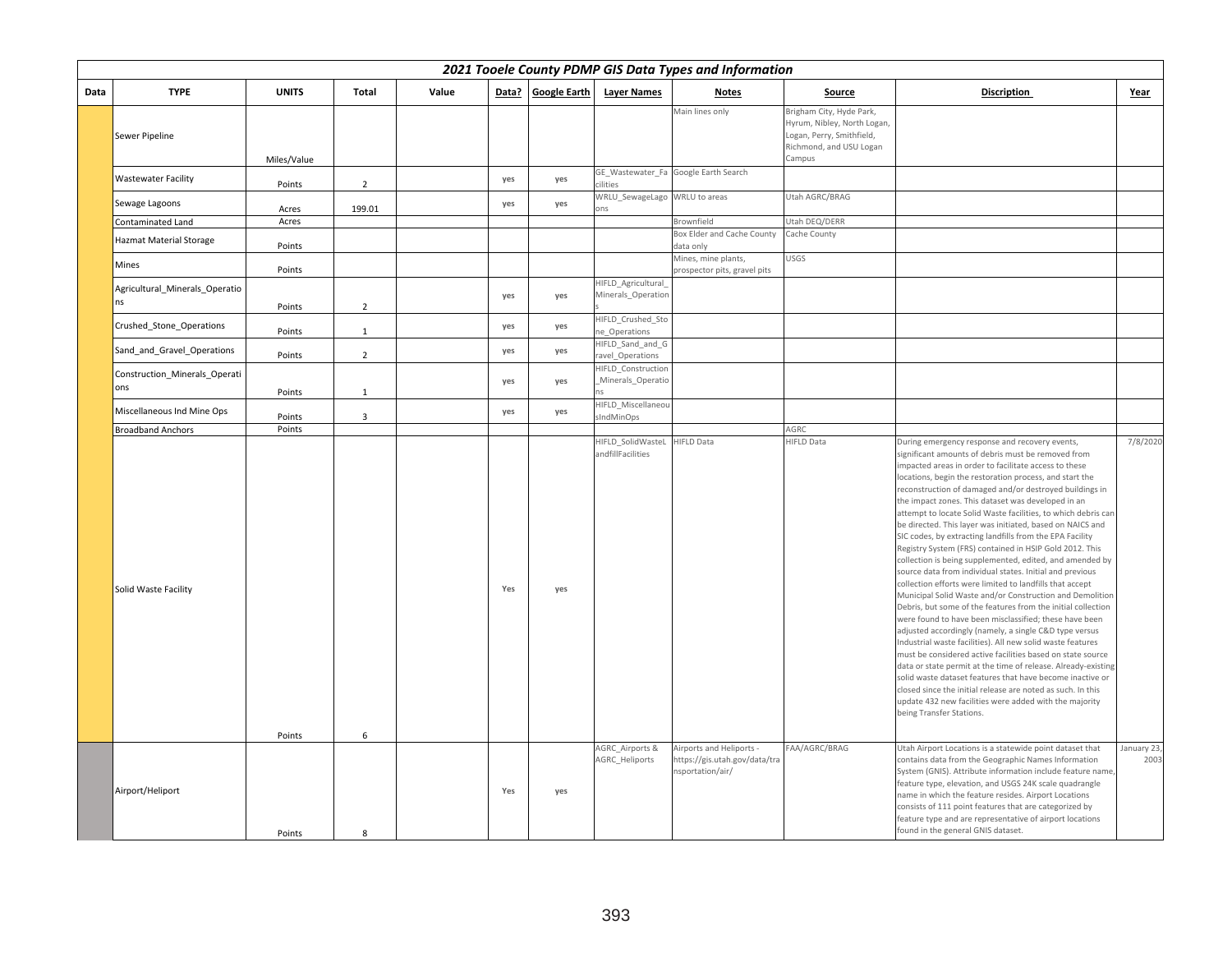|                             |                                                         |                      |                    |       |       |              |                                                     | 2021 Tooele County PDMP GIS Data Types and Information             |                                                                                                          |                                                                                                                                                                                                                                                                                                                                                                                                                                                                                                                                                                                                                                                                                                                                                                                                                                          |            |
|-----------------------------|---------------------------------------------------------|----------------------|--------------------|-------|-------|--------------|-----------------------------------------------------|--------------------------------------------------------------------|----------------------------------------------------------------------------------------------------------|------------------------------------------------------------------------------------------------------------------------------------------------------------------------------------------------------------------------------------------------------------------------------------------------------------------------------------------------------------------------------------------------------------------------------------------------------------------------------------------------------------------------------------------------------------------------------------------------------------------------------------------------------------------------------------------------------------------------------------------------------------------------------------------------------------------------------------------|------------|
| Data                        | <b>TYPE</b>                                             | <b>UNITS</b>         | Total              | Value | Data? | Google Earth | <b>Layer Names</b>                                  | <b>Notes</b>                                                       | Source                                                                                                   | <b>Discription</b>                                                                                                                                                                                                                                                                                                                                                                                                                                                                                                                                                                                                                                                                                                                                                                                                                       | Year       |
|                             | Bridge/Culvert/Underpass                                | Points/Value         |                    |       |       |              |                                                     |                                                                    | National Bridge Inventory<br>(HIFLD)/Railroad Bridges<br>(HIFLD)/UDOT/Box Elder<br>County/Cache County   |                                                                                                                                                                                                                                                                                                                                                                                                                                                                                                                                                                                                                                                                                                                                                                                                                                          |            |
|                             | <b>Bridge</b>                                           | Points               | 30                 |       | yes   | yes          | HIFLD NBridgeInve<br>ntroy                          |                                                                    | https://hifld-<br>geoplatform.opendata.arcgis<br>.com/datasets/national-<br>bridge-inventory-nbi-bridges | The NBI is a collection of information (database) describing<br>the more than 600,000 of the Nation's bridges located on<br>public roads as of December 31, 2018, including Interstate<br>Highways, U.S. highways, State and county roads, as well as<br>publicly-accessible bridges on Federal lands. It presents a<br>State by State summary analysis of the number, location,<br>and general condition of highway bridges within each<br>State. Bridges found to be located outside their respective<br>state have been reassigned to coordinates 0, 0.                                                                                                                                                                                                                                                                               | 3/20/2020  |
|                             | <b>Railroad Bridges</b>                                 | Points               | 37                 |       | yes   | yes          | HIFLD Railroad Bri<br>dges                          |                                                                    | https://hifld-<br>geoplatform.opendata.arc<br>gis.com/datasets/railroad-<br><b>bridges</b>               | ridges-Rail in the United States According to The National<br>Bridge Inspection Standards published in the Code of<br>Federal Regulations (23 CFR 650.3), a bridge is: A structure<br>including supports erected over a depression or an<br>obstruction, such as water, highway, or railway, and having<br>a track or passageway for carrying traffic or other moving<br>loads. Each bridge was captured as a point which was<br>placed in the center of the "main span" (highest and<br>longest span). For bridges that cross navigable waterways,<br>this was typically the part of the bridge over the navigation<br>channel. If no "main span" was discernable using the<br>imagery sources available, or if multiple non contiguous<br>main spans were discernable, the point was placed in the<br>center of the overall structure. | 4/30/2018  |
|                             | <b>Culvert Railroad Bridge</b>                          | Points               | $\mathbf 0$        |       |       |              |                                                     |                                                                    |                                                                                                          |                                                                                                                                                                                                                                                                                                                                                                                                                                                                                                                                                                                                                                                                                                                                                                                                                                          |            |
|                             | <b>Culvert Bridge</b>                                   | Points               | $\overline{4}$     |       |       |              |                                                     |                                                                    |                                                                                                          |                                                                                                                                                                                                                                                                                                                                                                                                                                                                                                                                                                                                                                                                                                                                                                                                                                          |            |
|                             | Railroad                                                | Miles/Value          | 312.8              |       | Yes   | yes          | AGRC_Rail_Lines                                     | nttps://gis.utah.gov/data/t AGRC<br>ransportation/railroads/       |                                                                                                          | Utah Railroads portray the location of railroads in the state<br>of Utah derived from the most recent high resolution<br>imagery available, including 1 foot resolution color<br>imagery, NAIP, 1 meter resolution imagery, and 1 meter<br>USGS DOQs. The dataset has been updated to include<br>cartographic attribution for fine scale representations and<br>also a differentiation between light, heavy, transit, and<br>electrified tracks.                                                                                                                                                                                                                                                                                                                                                                                         | July, 2017 |
|                             | <b>Emergency Outlet Roads</b>                           | Miles                |                    |       |       |              |                                                     | Paved, regional/inter-county BRAG/UDOT<br>connections              |                                                                                                          |                                                                                                                                                                                                                                                                                                                                                                                                                                                                                                                                                                                                                                                                                                                                                                                                                                          |            |
|                             | Road                                                    |                      |                    |       | Yes   | yes          | Roads                                               | All roads                                                          | AGRC, Local Government<br>partners                                                                       | Transportation. Roads is a multi-purpose statewide roads<br>dataset for cartography and range based-address<br>location. This dataset is also used as the base geometry for<br>deriving the GIS-representation of UDOT's highway linear<br>referencing system (LRS). A network analysis dataset for<br>route-finding can also be derived from this dataset.                                                                                                                                                                                                                                                                                                                                                                                                                                                                              | $9-Oct-20$ |
|                             | Canal                                                   | Miles/Value<br>Miles | 6048.31<br>1114.46 |       | yes   | yes          | Ditch_Connector_P Open and piped<br>ath             |                                                                    | Utah DWR                                                                                                 |                                                                                                                                                                                                                                                                                                                                                                                                                                                                                                                                                                                                                                                                                                                                                                                                                                          |            |
|                             | <b>Culinary Water Pipeline</b>                          | Miles/Value          |                    |       |       |              |                                                     | Main lines only.Some<br>community data provided                    | Local Communities/Counties                                                                               |                                                                                                                                                                                                                                                                                                                                                                                                                                                                                                                                                                                                                                                                                                                                                                                                                                          |            |
|                             | Culinary Water Source                                   | Points               |                    |       |       |              |                                                     | Wells and springs                                                  | Utah DEQ                                                                                                 |                                                                                                                                                                                                                                                                                                                                                                                                                                                                                                                                                                                                                                                                                                                                                                                                                                          |            |
|                             | Water Tank                                              | Points               |                    |       |       |              |                                                     | Cache County data only                                             | Cache County                                                                                             |                                                                                                                                                                                                                                                                                                                                                                                                                                                                                                                                                                                                                                                                                                                                                                                                                                          |            |
| <b>WATER INFRASTRUCTURE</b> | Dams                                                    | Points               | 18                 |       | Yes   | yes          | SGID DamInventory<br>2                              | Dam Code 200, 250, 260,<br>300, 360, 500, OR Rating =<br>Mod, High | Utah SGID Dams All                                                                                       | The dam inventory gives the identification, location,<br>construction parameters, and the operation and<br>maintenance history of the dams in Utah. Inventory Page                                                                                                                                                                                                                                                                                                                                                                                                                                                                                                                                                                                                                                                                       | 10/27/2020 |
|                             | Groundwater Recharge                                    | Acres                |                    |       |       |              |                                                     | Primary and Secondary                                              | AGRC                                                                                                     |                                                                                                                                                                                                                                                                                                                                                                                                                                                                                                                                                                                                                                                                                                                                                                                                                                          |            |
|                             | Groundwater Protection and<br><b>Transient NC Zones</b> | Acres                | 202.53             |       | yes   | yes          | GWPZone 1,<br>GWPZone_2,<br>GWPZone_3,<br>GWPZone_4 | All zones and transient non-<br>community                          | Utah DEQ                                                                                                 |                                                                                                                                                                                                                                                                                                                                                                                                                                                                                                                                                                                                                                                                                                                                                                                                                                          |            |

## 394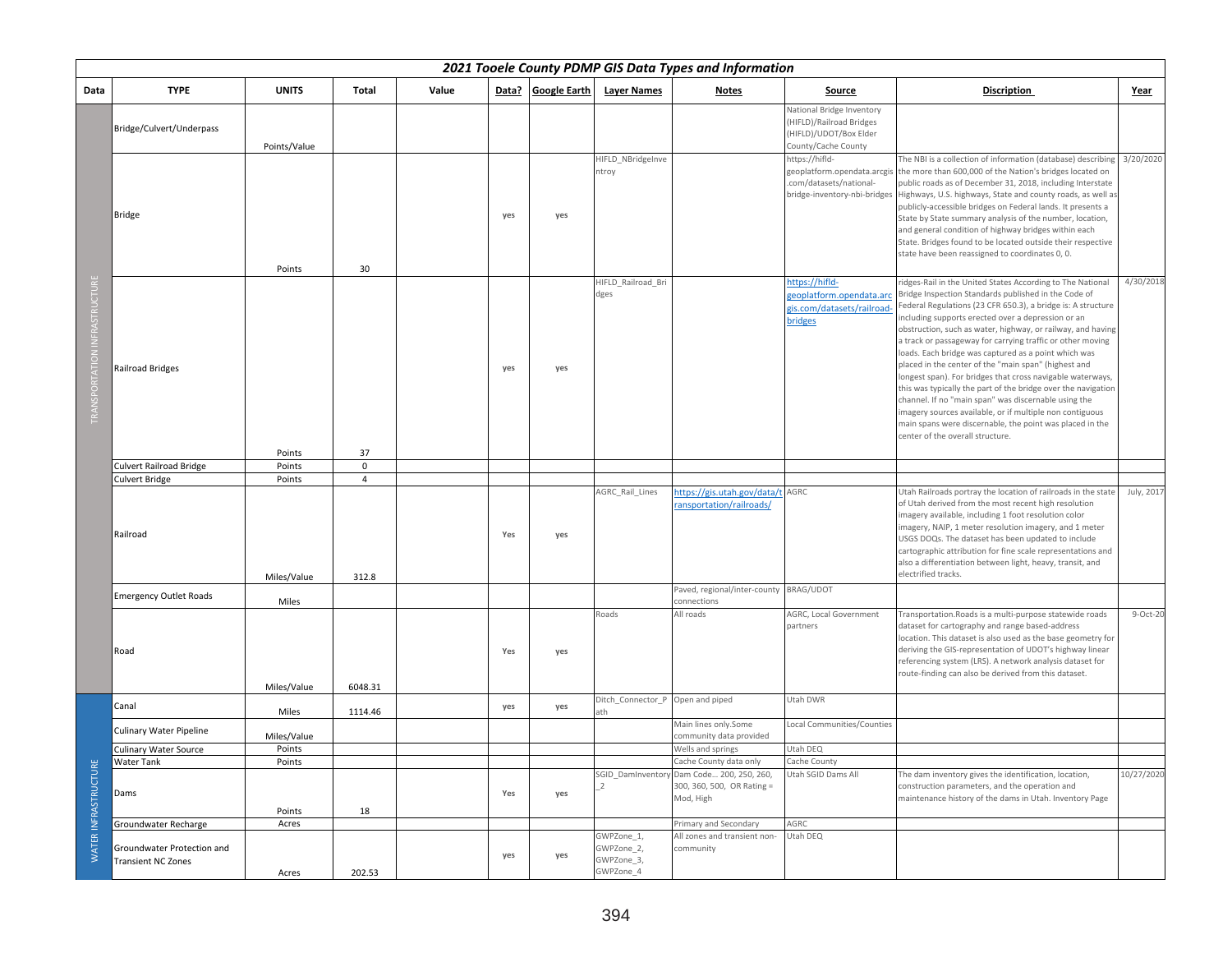|            | 2021 Tooele County PDMP GIS Data Types and Information |                                                  |                 |       |            |                     |                                      |                      |                                                             |                                                                                                                  |            |  |
|------------|--------------------------------------------------------|--------------------------------------------------|-----------------|-------|------------|---------------------|--------------------------------------|----------------------|-------------------------------------------------------------|------------------------------------------------------------------------------------------------------------------|------------|--|
| Data       | <b>TYPE</b>                                            | <b>UNITS</b>                                     | Total           | Value | Data?      | <b>Google Earth</b> | <b>Layer Names</b>                   | <b>Notes</b>         | Source                                                      | <b>Discription</b>                                                                                               | Year       |  |
|            | Wells<br>Well Logs                                     | Points                                           | $\frac{175}{2}$ |       | yes<br>Yes | yes                 | NHD Wells<br>SGID_WellLogs           | All included         | Utah SGID                                                   | The WRPOD shapefile is a complete record of point of<br>diversion locations taken from the Division's day to day | 10/23/2020 |  |
|            |                                                        | Points                                           | 5509            |       |            |                     |                                      |                      |                                                             | operating database.                                                                                              |            |  |
|            | <b>GIS DATA NOT INCLUDED</b>                           | <b>JUSTIFICATION</b>                             |                 |       |            |                     |                                      |                      |                                                             |                                                                                                                  |            |  |
|            |                                                        | Data is spotty or<br>does not exist.             |                 |       |            |                     |                                      |                      |                                                             |                                                                                                                  |            |  |
|            | Rights-of-ways/Easements                               | Not really a natural                             |                 |       |            |                     |                                      |                      |                                                             |                                                                                                                  |            |  |
|            |                                                        | hazard, and not                                  |                 |       |            |                     |                                      |                      |                                                             |                                                                                                                  |            |  |
|            |                                                        | really a critical                                |                 |       |            |                     |                                      |                      |                                                             |                                                                                                                  |            |  |
|            | Mosquito abatement areas<br>Water pump storage system  | facility.<br>No data.                            |                 |       |            |                     |                                      |                      |                                                             |                                                                                                                  |            |  |
|            |                                                        |                                                  |                 |       |            |                     |                                      |                      |                                                             |                                                                                                                  |            |  |
|            |                                                        | Already have                                     |                 |       |            |                     |                                      |                      |                                                             |                                                                                                                  |            |  |
|            |                                                        | hospitals/health care<br>facility/fairgrounds/s  |                 |       |            |                     |                                      |                      |                                                             |                                                                                                                  |            |  |
|            | Life flight locations                                  | chool locations.                                 |                 |       |            |                     |                                      |                      |                                                             |                                                                                                                  |            |  |
|            |                                                        | Can check - More of                              |                 |       |            |                     |                                      |                      |                                                             |                                                                                                                  |            |  |
|            | Stock water                                            | a private property<br>issue, not directly        |                 |       |            |                     |                                      |                      |                                                             |                                                                                                                  |            |  |
|            | lines/ponds/troughs                                    | local government.                                |                 |       |            |                     |                                      |                      |                                                             |                                                                                                                  |            |  |
|            | Propane storage                                        | No data                                          |                 |       |            |                     |                                      |                      |                                                             |                                                                                                                  |            |  |
|            |                                                        | I'll check - Out of the<br>scope of this project |                 |       |            |                     |                                      |                      |                                                             |                                                                                                                  |            |  |
|            |                                                        | unless community                                 |                 |       |            |                     |                                      |                      |                                                             |                                                                                                                  |            |  |
|            | Solar farms                                            | owned.                                           |                 |       |            |                     |                                      |                      |                                                             |                                                                                                                  |            |  |
|            |                                                        |                                                  |                 |       |            |                     |                                      |                      |                                                             |                                                                                                                  |            |  |
|            | Hazards                                                |                                                  |                 |       |            |                     |                                      |                      |                                                             |                                                                                                                  |            |  |
|            | <b>Occurrence</b>                                      |                                                  |                 |       |            |                     | Earthquake                           |                      |                                                             |                                                                                                                  |            |  |
| Earthquake | Earthquake Epicenters 1850 to<br>2016                  |                                                  |                 |       | yes        |                     | Epicenters 1850 to<br>2016           |                      |                                                             |                                                                                                                  |            |  |
|            |                                                        |                                                  |                 |       |            |                     |                                      |                      |                                                             |                                                                                                                  |            |  |
|            | <b>Quarernary Faults</b><br>FaultHazardZone            |                                                  |                 |       | yes<br>yes |                     | Quarernary Faults<br>aultHazardZone  |                      |                                                             |                                                                                                                  |            |  |
|            | <b>WFH Liquefaction</b>                                |                                                  |                 |       | yes        |                     | <b>NFH_Liquefaction</b>              |                      |                                                             |                                                                                                                  |            |  |
|            | <b>FEMA Floodplain</b>                                 | acres                                            |                 |       | yes        | yes                 | GID_Floodplains<br>Tooele_USU_Valley |                      |                                                             |                                                                                                                  |            |  |
|            | USU_Valley Bottom Study                                | acres                                            |                 |       | Yes        | yes                 | Bottom<br>Flood_Soils_Freq_R         |                      |                                                             |                                                                                                                  |            |  |
| Flood      | Flood_Soils_Freq_Rare_Clip                             | acres                                            |                 |       | yes        | yes                 | are_Clip<br>Great Salt Lake          |                      |                                                             |                                                                                                                  |            |  |
|            | <b>Great Salt Lake Flooding</b>                        | acres                                            |                 |       | yes        | yes                 | looding<br>SGID DamInundatio         |                      |                                                             |                                                                                                                  |            |  |
|            | SGID_DamInundation                                     | acres                                            |                 |       | yes        | yes                 |                                      |                      |                                                             |                                                                                                                  |            |  |
|            | Occurrence<br>Fire Perimiters_2018-2000                |                                                  |                 |       |            |                     | Fire                                 | Layers for 2000-2018 |                                                             | -ttps://data                                                                                                     |            |  |
| Wildfire   |                                                        | acres                                            |                 |       | yes        |                     | Perimiters_2018-<br>2000             |                      | National Interagency Fire<br>Center                         | nifc.opendata.arcgis.com/datasets/interagency-fire-<br>perimeter-history-all-years                               | #######    |  |
|            | <b>Risk</b><br>WHP_2018_GridRisk                       | <b>Risk</b>                                      | 1-5/Low-High    |       | yes        | yes                 | WHP_2018_GridRis                     |                      |                                                             |                                                                                                                  |            |  |
|            | Occurrence                                             |                                                  |                 |       |            |                     |                                      |                      |                                                             |                                                                                                                  | #######    |  |
|            |                                                        |                                                  |                 |       |            |                     | andslide_Point                       |                      | https://usgs.maps.arcgis.con                                |                                                                                                                  |            |  |
| dslide     | Landslide_Point                                        | Points                                           | 87              |       | yes        |                     |                                      |                      | /home/item.html?id=b55cb0<br>63e4f240089986d6d437c1e9<br>26 |                                                                                                                  | #######    |  |
|            |                                                        |                                                  |                 |       |            |                     |                                      |                      |                                                             |                                                                                                                  |            |  |